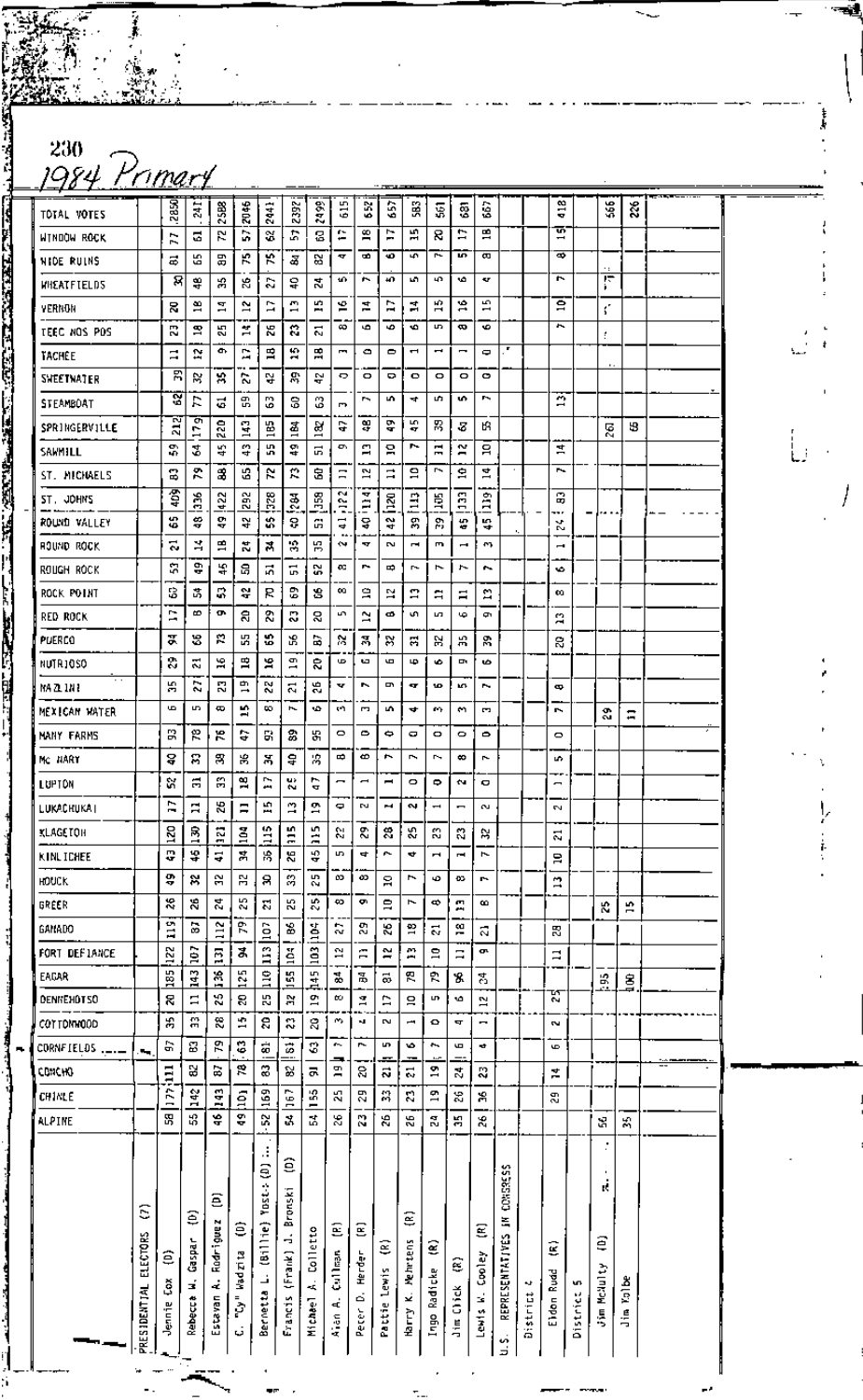| ورود النابان       |         | $\sim$ - $\sim$ |                         |                |                       |             |                         |              |                                                                                                                                                                                                                                       |               |                     |          |                   |                          |                |                           |                    |                  |                          |                               |                                         |
|--------------------|---------|-----------------|-------------------------|----------------|-----------------------|-------------|-------------------------|--------------|---------------------------------------------------------------------------------------------------------------------------------------------------------------------------------------------------------------------------------------|---------------|---------------------|----------|-------------------|--------------------------|----------------|---------------------------|--------------------|------------------|--------------------------|-------------------------------|-----------------------------------------|
| TOTAL VOTES        |         |                 | 1285                    | 1253           |                       |             | S.                      | hasa<br>Pa   | 235                                                                                                                                                                                                                                   | 576           | 418                 |          | 55                | $\frac{1}{2}$            | $\bf{\hat{s}}$ | husa                      | X.<br>A            |                  | щ                        | N<br>X                        |                                         |
| WINDOW ROCK        |         |                 | 옭                       | å,             |                       |             | 忘                       | К            | Ю                                                                                                                                                                                                                                     | Σ,            | Ž.                  |          |                   |                          |                |                           |                    |                  |                          | $\mathbf{x}$                  |                                         |
| WIDE RUINS         |         |                 | 5                       | G              |                       |             | ř.                      | ፝ቖ           | ж                                                                                                                                                                                                                                     | Ă             | $\mathbf{r}$        |          |                   |                          |                |                           |                    |                  | $\overline{\phantom{0}}$ | p,                            |                                         |
| <b>WHEATFIELDS</b> |         |                 | C,                      | 얺.             |                       | ÷           | S.                      | S,           | ኇ                                                                                                                                                                                                                                     | ņ             | g                   |          |                   |                          |                |                           |                    |                  |                          | ø,                            |                                         |
| VERNON             |         |                 |                         |                |                       |             |                         |              |                                                                                                                                                                                                                                       |               |                     |          | S.                | Þ                        | e.             | $\overline{13}$           | 凫                  |                  |                          | u)                            |                                         |
| TEEC MOS POS       |         |                 | g,                      | g              |                       |             | ¥,                      | S,           | ನ                                                                                                                                                                                                                                     | o.            | ç                   |          |                   |                          |                |                           |                    |                  |                          | B                             |                                         |
| TACHEE             |         |                 | $\overline{1}$          | g              |                       |             | PO.                     | Ħ            | Я                                                                                                                                                                                                                                     | N             | $\blacksquare$      |          |                   |                          |                |                           |                    |                  |                          | −                             |                                         |
| SNEETWATER         |         |                 | X                       | 斜              |                       |             | 翯                       | P.           | å,                                                                                                                                                                                                                                    | œ             |                     | ×        |                   |                          |                |                           |                    |                  |                          |                               |                                         |
| <b>STEAMBOAT</b>   |         |                 | \$                      | Ğ,             |                       |             | 2                       | 55           | 103                                                                                                                                                                                                                                   | Þ             | ÷,                  |          |                   |                          |                |                           |                    |                  |                          | œ                             |                                         |
| SPRINGERVILLE      |         |                 |                         |                |                       |             |                         |              |                                                                                                                                                                                                                                       |               |                     |          | $\overline{20}$   | pst                      | ğ              | $\tilde{z}$               | 멶                  |                  |                          | S                             |                                         |
| SAMMILL            |         |                 | A                       | ×              |                       |             | 8                       | ÷,           | X                                                                                                                                                                                                                                     | 52            | r.<br>÷             |          |                   |                          |                |                           |                    |                  |                          | <b>CT</b><br>⊷                |                                         |
| ST. MICHAELS       |         |                 | 능                       | S,             |                       |             | ¥                       | R,           | ā,                                                                                                                                                                                                                                    | E.            | ę.                  |          |                   |                          |                |                           |                    |                  |                          | £,                            |                                         |
| ST. JOHNS          |         |                 |                         |                |                       |             |                         |              |                                                                                                                                                                                                                                       |               |                     |          | ã                 | 윦                        | ž.             | 425                       | $\frac{133}{2}$    |                  |                          | $\frac{6}{2}$                 |                                         |
| ROUND VALLEY       |         |                 |                         | ----           |                       |             | نتسب                    | $\mathbf{r}$ |                                                                                                                                                                                                                                       | <b>.</b>      |                     |          | R                 | 모                        | Ħ,             | χ                         | ペ                  |                  |                          | 滑                             |                                         |
| ROUND ROCK         |         |                 | $\overline{\mathbf{z}}$ | E,<br>T        |                       |             | 읔                       | ٧            | 郜                                                                                                                                                                                                                                     | ¥,            | ነግ                  |          |                   |                          |                |                           |                    |                  |                          | 4                             |                                         |
| ROUGH ROCK         |         |                 | 8                       | r-<br>w        |                       |             | $\overline{\mathbb{N}}$ | 8            | g,                                                                                                                                                                                                                                    | П             | Ŀ                   |          |                   |                          |                |                           |                    |                  |                          | ¢                             |                                         |
| ROCK POINT         |         |                 | S                       | G              |                       |             | 倉                       | 65           | 8                                                                                                                                                                                                                                     | S             | Ξ                   |          |                   |                          |                |                           |                    |                  |                          | 8                             |                                         |
| RED RDCK           |         |                 | ₽                       | 2              |                       |             | S.                      | R,           | 59                                                                                                                                                                                                                                    | œ۱            | 51                  |          |                   |                          |                |                           |                    |                  |                          | ă,                            |                                         |
| PUERCO             |         |                 |                         |                |                       |             | $\mathbf{\mathbf{d}}$   |              |                                                                                                                                                                                                                                       |               |                     |          | ¥                 | ю                        | S,             | S                         | ç,                 |                  |                          | 箒                             |                                         |
| NUTR LOSO          |         |                 |                         |                |                       |             |                         |              |                                                                                                                                                                                                                                       |               |                     |          | $\Box$            | $\frac{6}{16}$           | 兽              | 륩                         | œ                  |                  |                          | c.                            |                                         |
| HA ZLINI           |         |                 | ন্ন                     | S.             |                       |             | W                       | ਝ            | ভ়                                                                                                                                                                                                                                    | ळ             | 핰                   |          |                   |                          |                |                           |                    |                  |                          | $\simeq$                      |                                         |
| MEXICAN WATER      |         |                 | 13                      | e              |                       |             | ł.                      | 口            | Ξ                                                                                                                                                                                                                                     | st.           | ¢>                  |          |                   |                          |                |                           |                    |                  |                          | 1                             |                                         |
| MALIY FARMS        |         |                 |                         | ç,             |                       |             | 僵                       | Å            | ş                                                                                                                                                                                                                                     | 웈             |                     |          |                   |                          |                |                           |                    |                  |                          | $\bullet$                     |                                         |
| Mr NARY            |         |                 | ទី                      | $\blacksquare$ |                       |             |                         |              | . с. на народни политички <u>политички и профе</u> рационално и политички и следи валика и вере и приваета и след политички и след политички и след и след политички и след политички и след по<br>След политички след политички след |               |                     |          | ÷,                | $\overline{\mathcal{D}}$ | 窝              | N,                        | ۰                  |                  |                          | G                             |                                         |
| LUPTON             |         |                 | इ                       | Ģ              |                       |             | 帛                       | 3            | s.                                                                                                                                                                                                                                    | œ             | e.                  |          |                   |                          |                |                           |                    |                  |                          | ь                             |                                         |
| LUKACHUKAT         |         |                 | Ξ                       | E,             |                       |             | a,                      | æ            | 8                                                                                                                                                                                                                                     | φ             | S.                  |          |                   |                          |                |                           |                    |                  |                          | ×,                            |                                         |
| KLAGETOH           |         |                 |                         |                |                       |             | इ                       |              |                                                                                                                                                                                                                                       | S,            | g                   |          |                   |                          |                |                           |                    |                  |                          | 舄                             |                                         |
|                    |         |                 | ğ                       | ₩              |                       |             |                         | 801<br>R     | 124<br>10                                                                                                                                                                                                                             | œ             | S                   |          |                   |                          |                |                           |                    |                  |                          | S                             |                                         |
| KINLICHEE          |         |                 | J,                      | а              |                       |             | £,<br>$\mathbb{Z}$      | ឌ            |                                                                                                                                                                                                                                       | C.            | $\overline{ }$<br>Н |          |                   |                          |                |                           |                    |                  |                          | $\overline{\phantom{0}}$<br>2 |                                         |
| <b>HOUCK</b>       |         |                 | G                       | 8              |                       |             |                         |              | 꾾                                                                                                                                                                                                                                     |               |                     |          |                   |                          | n              |                           |                    |                  |                          | œ                             |                                         |
| GREER<br>r.        |         |                 | Ý                       |                |                       |             |                         |              |                                                                                                                                                                                                                                       |               |                     |          | ₿                 | $\mathfrak{D}$           |                | E,                        | 2á                 |                  |                          |                               |                                         |
| <b>GANADD</b>      |         |                 |                         | S              |                       |             | S,                      | 呂<br>œ,      | Ñ,<br>Ē                                                                                                                                                                                                                               | g.            | ¥                   |          |                   |                          |                |                           |                    |                  |                          | R                             |                                         |
| FORT DEFIANCE      |         |                 | $\frac{1}{2}$           | ¥              |                       |             | R                       | X,           | 岊                                                                                                                                                                                                                                     | Ã             | 57                  |          |                   |                          |                |                           |                    |                  |                          | $\mathbf{r}$                  |                                         |
| EAGAR              |         |                 |                         |                |                       |             |                         |              |                                                                                                                                                                                                                                       |               |                     |          | 104               | hez                      | R,             | b.                        | g,                 |                  |                          | æ                             |                                         |
| DENNENOTSO         | ٠.      |                 | π                       | ÷,             |                       |             | S.<br>6                 | ş<br>'N      | 5<br>ଂ                                                                                                                                                                                                                                | Ξ             | ž,                  |          |                   |                          |                |                           |                    |                  |                          | Ś,                            |                                         |
| COTTONWOOD         |         |                 | R,                      | 舄              |                       |             | ਲ                       |              |                                                                                                                                                                                                                                       | us.           | L.                  |          |                   |                          |                |                           |                    |                  | .:                       | ÷                             |                                         |
| CORNETELOS         |         |                 | r,                      | G              |                       |             |                         | یو           | N                                                                                                                                                                                                                                     | ទុ            | g                   |          |                   |                          |                |                           |                    |                  |                          | é                             |                                         |
| CONCHO             |         | $\cdot$ -       |                         |                |                       | ٠           | 'n.                     |              |                                                                                                                                                                                                                                       |               |                     |          | S,<br><b>STAR</b> | Ġ<br>ł                   | £<br>╼         | $\overline{\kappa}$<br>π. | S.<br>$\sim$       | 5                | ж.                       | S                             | <b>The Company of the United States</b> |
| <b>CHINLE</b>      |         |                 | 図                       | É              |                       |             |                         | Ŧ            | g                                                                                                                                                                                                                                     | ষ্            | ġ                   |          |                   |                          |                |                           |                    |                  |                          | Ģ                             |                                         |
| <b>ALPINE</b>      |         |                 |                         |                |                       |             |                         |              |                                                                                                                                                                                                                                       |               |                     |          | X                 | 冩                        | 误              | 3                         | Y.<br>Ē            |                  |                          | 28                            |                                         |
|                    |         |                 |                         |                |                       |             |                         |              |                                                                                                                                                                                                                                       |               |                     |          |                   |                          | ε              |                           |                    |                  |                          |                               |                                         |
|                    |         |                 | ε                       |                |                       |             |                         |              |                                                                                                                                                                                                                                       |               |                     |          |                   | ε                        |                | ê                         | Finnen             |                  |                          |                               |                                         |
|                    |         |                 |                         |                |                       |             | €                       |              |                                                                                                                                                                                                                                       | ê             |                     |          | ê                 | ょ                        | Guerrero       |                           |                    |                  |                          | Ê                             |                                         |
|                    |         |                 | 5                       | ê              |                       | (Two Votes) |                         | Ξ            | ε                                                                                                                                                                                                                                     |               | ε                   |          |                   |                          |                | Rosenbaum                 | $(0 \text{~arcy})$ |                  |                          |                               |                                         |
|                    |         |                 |                         |                |                       |             | <b>Battles</b>          | Ranley       | dackson                                                                                                                                                                                                                               |               |                     |          | Brannan           | Ellsworth.               | "Bunch"        |                           |                    |                  | ⊣                        | Cutchan                       |                                         |
|                    |         | m               | renderson,              |                |                       | C)          | .<br>آھ                 |              |                                                                                                                                                                                                                                       | (Polly) Stant |                     | ч        | á                 |                          | $\mathcal{L}$  | "yilod"                   | û,                 | <b>INSPECTOR</b> | F                        | ¥,                            |                                         |
|                    | SENGTOR | Discrict        |                         | Freddie Howard | <b>REPRESENTATIVE</b> | District    | William                 | Benjamin     | نی                                                                                                                                                                                                                                    |               | Daniel Peaches      | District | Mattie            | œ                        | Edward         |                           | Clarence           | MINE             | Tom Shook                | ÷,                            |                                         |
|                    |         |                 | James                   |                |                       |             |                         |              | Jack                                                                                                                                                                                                                                  | Ne C          |                     |          |                   | topis                    |                | نې<br>نبا                 |                    |                  |                          | Janes                         |                                         |
|                    | STATE   |                 |                         |                | STATE<br>S            |             |                         |              |                                                                                                                                                                                                                                       |               |                     |          |                   |                          |                |                           |                    | STATE            |                          |                               |                                         |

 $\overline{\mathfrak{g}_\ell(\mathbb{Z})}$ 

្នុ

 $\frac{1}{\sqrt{2}}$ 

Ξ

 $23\bar{1}$ 

ī,

 $\overline{1}$ 

f

 $\ddotsc$ 

 $\begin{bmatrix} \phantom{-} \end{bmatrix}$ 

 $\frac{1}{2}$ 

 $\mathcal{L} = \mathcal{L} \left( \mathcal{L} \right)$  , where  $\mathcal{L} = \mathcal{L} \left( \mathcal{L} \right)$  , where  $\mathcal{L} = \mathcal{L} \left( \mathcal{L} \right)$  , where  $\mathcal{L} = \mathcal{L} \left( \mathcal{L} \right)$  , where  $\mathcal{L} = \mathcal{L} \left( \mathcal{L} \right)$  , where  $\mathcal{L} = \mathcal{L} \left( \mathcal{L} \right)$ 

 $\boldsymbol{\theta}$ 

 $\begin{array}{c} \boxed{1} \end{array}$ 

有無機 计 

 $\begin{bmatrix} \phantom{-} \end{bmatrix}$ 

 $\bigcup$ 

- 7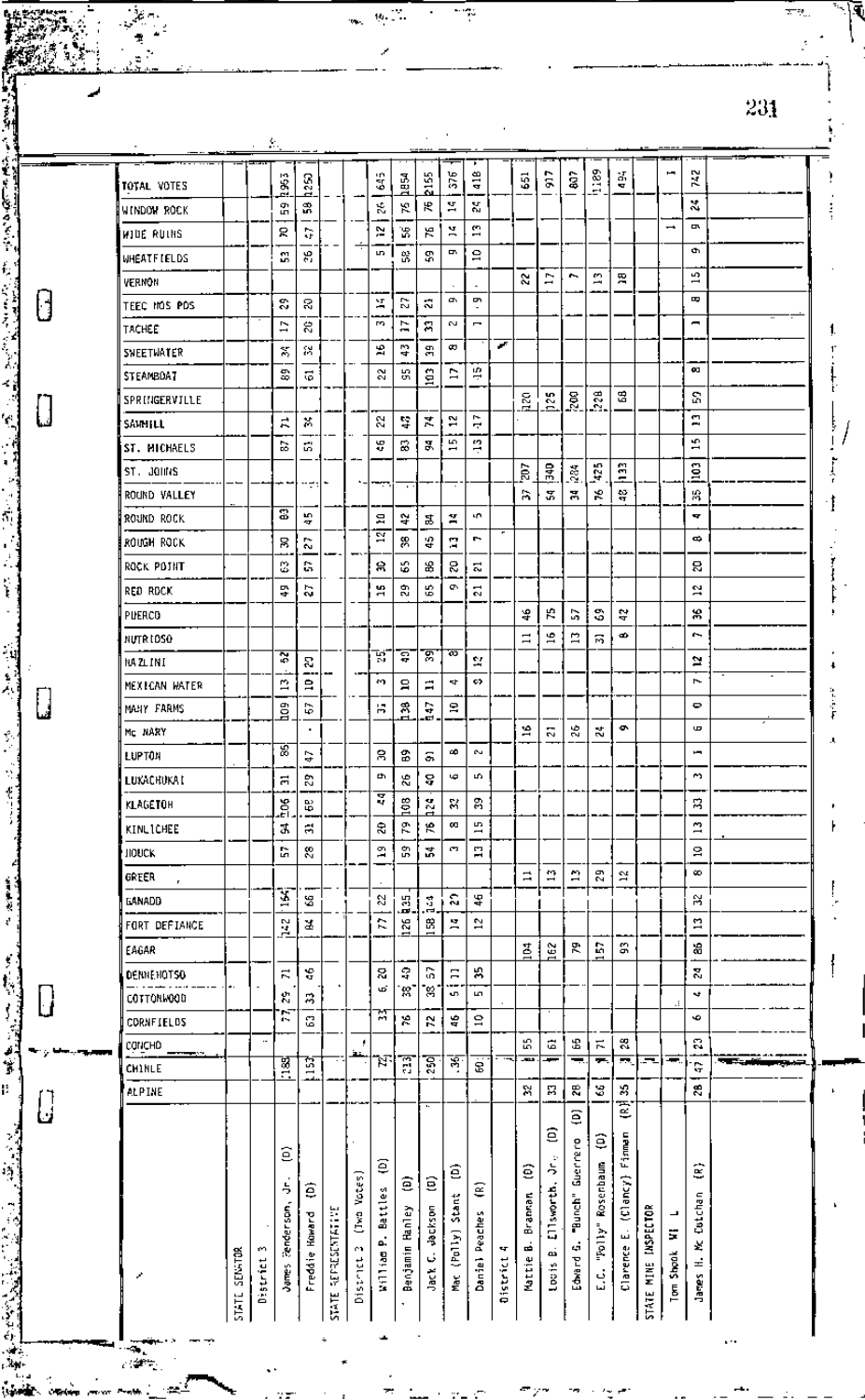| 4016<br>m,<br>۰<br>$\overline{ }$<br>$\sim$<br>Ó<br>P.<br>m<br>Ω.<br>₩<br>638<br>344<br>352<br>$\frac{5}{2}$<br>221B<br>$\frac{3}{2}$<br>ġ<br>흢<br>ديم<br>哥<br>៊<br>Ĩ.<br>贾<br>g,<br>冨<br>$\sim$<br>$\overline{\phantom{a}}$<br>÷<br>ভ়<br>ন্ন<br>콲<br>Ξ<br>$\overline{3}$<br>S<br>ਣੂ<br>Ğ,<br>요<br>ਨ਼<br>55<br>$\overline{\mathbb{Z}}$<br>弯<br>Ε<br>য়<br>Ş<br>Ξ<br>ल्ल<br>요<br>g<br>Ξ<br>Ξ<br>ম্ল<br>Z<br>Ā<br>2<br>Ξ<br>₿<br>Ξ<br>굜<br>ਬ<br>ā<br>জু<br>ż,<br>ভ্ৰ<br>$\overline{a}$<br>₹<br>ā<br>ন্ন<br>136<br>283<br>Ā<br>152<br>$\overline{\mathcal{R}}$<br>ā<br>$\overline{ }$<br>B<br>ত্ত<br>দ<br>霣<br>$\overline{\phantom{a}}$<br><u>ছ</u><br>寳<br>ఇ<br>इ<br>16<br>w.<br>$\mathbb{E}$<br>$\frac{3}{2}$<br>×,<br>$\frac{1}{4}$<br>252<br>$\frac{8}{1}$<br><b>RZ</b><br>四<br><b>N</b><br>s<br>S<br>G<br>器<br>8<br>Ë<br>⋍<br>R<br>국<br>ф<br>S,<br>χ<br>g,<br>2<br>ν<br>53<br>r<br>2<br>g<br>$\mathbf{r}$<br>옭<br>Ş,<br>목<br>器<br>쁳<br>Ş<br>3<br>흑<br>స్టి<br>2,<br>Я<br>Μ<br>3<br>51<br>$\ddot{a}$<br>CO.<br>허<br>¥,<br>뜫<br>Ε<br>A,<br>ನ<br>$\vec{v}$<br>B<br>å<br>뗢<br>B<br>暠<br>$\mathbf{r}$<br>류<br>×.<br>o.<br>Ξ<br>å<br>$\sim$<br>$\bullet$<br>N<br>51<br>g<br>흢<br>$\bullet$<br>Ģ<br>苫<br>8<br>兽<br>Я<br>12<br>ç<br>Ģ<br>З,<br>R<br>÷,<br>e.<br>ङ्क<br>Ã<br>3<br>Ľ,<br>47<br>흙<br>$\mathbf{z}$<br>s.<br>141<br>3<br>g<br>黑<br>liaB.<br>104<br>19<br>З<br>٥<br>ă<br>ă<br>S,<br>8<br>G<br>$\mathbf{r}$<br>Ñ<br>8<br>R<br>r,<br>Ξ<br>₩.<br>Ş<br>Š<br>e.<br>8<br>$\frac{2}{2}$<br>$\frac{1}{2}$<br>06 d 2 b 1<br>å,<br>4<br>У.<br>$\overline{\phantom{a}}$<br>$\overline{z}$<br>aor.<br>Ğ,<br>245<br>ធ<br>G<br>台<br>呂<br>鬲<br>з<br>×<br>识<br>B<br>g,<br>L.<br>Я<br>$\overline{13}$<br>F<br>56<br>r-<br>S,<br>$\overline{13}$<br>٠<br>S,<br>3<br>需<br>$\frac{56}{126}$<br>75<br>$\overline{\phantom{0}}$<br>罰<br>Έ<br>몺<br>262<br>Έ<br>듁<br>ā<br>Ē<br>2<br>29<br>â<br><b>S</b><br>1997<br>ε<br>ε<br>ŝ<br>ē<br>COMMISSIONER<br>CONNIESS IONER<br>€<br>Ξ<br>€<br>ළ<br>Dennison<br>Ξ<br>€<br>Salabye<br>ê<br>έ<br>Shepherd<br>Ę<br>SUPERVISORS<br>Peter Easterberg<br>ε<br>මූ<br>Jennings<br>Ernest Buchanan<br>Leonard Frankel<br>Borgzan<br>Lee<br>William Gibney<br>Joe Shirley.<br>Marcia Weeks<br>Scoutten<br>Frank Helsh<br>Kaufinan<br>4ť<br>ш<br>e.<br>S<br>×,<br><b>CORPORATION</b><br><b>CORPORATION</b><br><b>Arthrose</b><br>District<br>Robert<br>Louise<br><b>Discrict</b><br><b>District</b><br>d,<br>Anthur<br>George<br><b>BOARD OF</b><br>Ren2 | ALPINE - | <b>CHINEE</b> | CONCHO | <b>CORNETELDS</b> | COTTONWOOD | DENNEHOTSO | EAGAR | FORT DEFIANCE | GANADO | CREER | KINFICHEE<br>HOUCK | KL-GETOH | LUKACHUKAI | ⊪LUP⊺an | Mc NARY | XANY FARMS | MEXICAN WATER | KA ZLINI | NUTRIOSO | PUERCO | <b>RED ROCK</b> | ROCK POINT | Rough Rock | round rock | ROUND VALLEY | ST. JOHNS | ST. MICHAELS | SANHILL | <b>SPRINGERVILLE</b> | STEAMBOAT | SWEETWATER | <b>TACHEE</b> | TEEC MOS POS | VERNON | WHEAT FIELDS | WIDE RUINS | TOTAL VOTES<br>WINDOW ROCK |  |
|---------------------------------------------------------------------------------------------------------------------------------------------------------------------------------------------------------------------------------------------------------------------------------------------------------------------------------------------------------------------------------------------------------------------------------------------------------------------------------------------------------------------------------------------------------------------------------------------------------------------------------------------------------------------------------------------------------------------------------------------------------------------------------------------------------------------------------------------------------------------------------------------------------------------------------------------------------------------------------------------------------------------------------------------------------------------------------------------------------------------------------------------------------------------------------------------------------------------------------------------------------------------------------------------------------------------------------------------------------------------------------------------------------------------------------------------------------------------------------------------------------------------------------------------------------------------------------------------------------------------------------------------------------------------------------------------------------------------------------------------------------------------------------------------------------------------------------------------------------------------------------------------------------------------------------------------------------------------------------------------------------------------------------------------------------------------------------------------------------------------------------------------------------------------------------------------------------------------------------------------------------------------------------------------------------------------------------------------------------------------------------------------------------------------------------------------------------------------|----------|---------------|--------|-------------------|------------|------------|-------|---------------|--------|-------|--------------------|----------|------------|---------|---------|------------|---------------|----------|----------|--------|-----------------|------------|------------|------------|--------------|-----------|--------------|---------|----------------------|-----------|------------|---------------|--------------|--------|--------------|------------|----------------------------|--|
|                                                                                                                                                                                                                                                                                                                                                                                                                                                                                                                                                                                                                                                                                                                                                                                                                                                                                                                                                                                                                                                                                                                                                                                                                                                                                                                                                                                                                                                                                                                                                                                                                                                                                                                                                                                                                                                                                                                                                                                                                                                                                                                                                                                                                                                                                                                                                                                                                                                                     |          |               |        |                   |            |            |       |               |        |       |                    |          |            |         |         |            |               |          |          |        |                 |            |            |            |              |           |              |         |                      |           |            |               |              |        |              |            |                            |  |
|                                                                                                                                                                                                                                                                                                                                                                                                                                                                                                                                                                                                                                                                                                                                                                                                                                                                                                                                                                                                                                                                                                                                                                                                                                                                                                                                                                                                                                                                                                                                                                                                                                                                                                                                                                                                                                                                                                                                                                                                                                                                                                                                                                                                                                                                                                                                                                                                                                                                     |          |               |        |                   |            |            |       |               |        |       |                    |          |            |         |         |            |               |          |          |        |                 |            |            |            |              |           |              |         |                      |           |            |               |              |        |              |            |                            |  |
|                                                                                                                                                                                                                                                                                                                                                                                                                                                                                                                                                                                                                                                                                                                                                                                                                                                                                                                                                                                                                                                                                                                                                                                                                                                                                                                                                                                                                                                                                                                                                                                                                                                                                                                                                                                                                                                                                                                                                                                                                                                                                                                                                                                                                                                                                                                                                                                                                                                                     |          |               |        |                   |            |            |       |               |        |       |                    |          |            |         |         |            |               |          |          |        |                 |            |            |            |              |           |              |         |                      |           |            |               |              |        |              |            |                            |  |
|                                                                                                                                                                                                                                                                                                                                                                                                                                                                                                                                                                                                                                                                                                                                                                                                                                                                                                                                                                                                                                                                                                                                                                                                                                                                                                                                                                                                                                                                                                                                                                                                                                                                                                                                                                                                                                                                                                                                                                                                                                                                                                                                                                                                                                                                                                                                                                                                                                                                     |          |               |        |                   |            |            |       |               |        |       |                    |          |            |         |         |            |               |          |          |        |                 |            |            |            |              |           |              |         |                      |           |            |               |              |        |              |            |                            |  |
|                                                                                                                                                                                                                                                                                                                                                                                                                                                                                                                                                                                                                                                                                                                                                                                                                                                                                                                                                                                                                                                                                                                                                                                                                                                                                                                                                                                                                                                                                                                                                                                                                                                                                                                                                                                                                                                                                                                                                                                                                                                                                                                                                                                                                                                                                                                                                                                                                                                                     |          |               |        |                   |            |            |       |               |        |       |                    |          |            |         |         |            |               |          |          |        |                 |            |            |            |              |           |              |         |                      |           |            |               |              |        |              |            |                            |  |
|                                                                                                                                                                                                                                                                                                                                                                                                                                                                                                                                                                                                                                                                                                                                                                                                                                                                                                                                                                                                                                                                                                                                                                                                                                                                                                                                                                                                                                                                                                                                                                                                                                                                                                                                                                                                                                                                                                                                                                                                                                                                                                                                                                                                                                                                                                                                                                                                                                                                     |          |               |        |                   |            |            |       |               |        |       |                    |          |            |         |         |            |               |          |          |        |                 |            |            |            |              |           |              |         |                      |           |            |               |              |        |              |            |                            |  |
|                                                                                                                                                                                                                                                                                                                                                                                                                                                                                                                                                                                                                                                                                                                                                                                                                                                                                                                                                                                                                                                                                                                                                                                                                                                                                                                                                                                                                                                                                                                                                                                                                                                                                                                                                                                                                                                                                                                                                                                                                                                                                                                                                                                                                                                                                                                                                                                                                                                                     |          |               |        |                   |            |            |       |               |        |       |                    |          |            |         |         |            |               |          |          |        |                 |            |            |            |              |           |              |         |                      |           |            |               |              |        |              |            |                            |  |
|                                                                                                                                                                                                                                                                                                                                                                                                                                                                                                                                                                                                                                                                                                                                                                                                                                                                                                                                                                                                                                                                                                                                                                                                                                                                                                                                                                                                                                                                                                                                                                                                                                                                                                                                                                                                                                                                                                                                                                                                                                                                                                                                                                                                                                                                                                                                                                                                                                                                     |          |               |        |                   |            |            |       |               |        |       |                    |          |            |         |         |            |               |          |          |        |                 |            |            |            |              |           |              |         |                      |           |            |               |              |        |              |            |                            |  |
|                                                                                                                                                                                                                                                                                                                                                                                                                                                                                                                                                                                                                                                                                                                                                                                                                                                                                                                                                                                                                                                                                                                                                                                                                                                                                                                                                                                                                                                                                                                                                                                                                                                                                                                                                                                                                                                                                                                                                                                                                                                                                                                                                                                                                                                                                                                                                                                                                                                                     |          |               |        |                   |            |            |       |               |        |       |                    |          |            |         |         |            |               |          |          |        |                 |            |            |            |              |           |              |         |                      |           |            |               |              |        |              |            |                            |  |
|                                                                                                                                                                                                                                                                                                                                                                                                                                                                                                                                                                                                                                                                                                                                                                                                                                                                                                                                                                                                                                                                                                                                                                                                                                                                                                                                                                                                                                                                                                                                                                                                                                                                                                                                                                                                                                                                                                                                                                                                                                                                                                                                                                                                                                                                                                                                                                                                                                                                     |          |               |        |                   |            |            |       |               |        |       |                    |          |            |         |         |            |               |          |          |        |                 |            |            |            |              |           |              |         |                      |           |            |               |              |        |              |            |                            |  |
|                                                                                                                                                                                                                                                                                                                                                                                                                                                                                                                                                                                                                                                                                                                                                                                                                                                                                                                                                                                                                                                                                                                                                                                                                                                                                                                                                                                                                                                                                                                                                                                                                                                                                                                                                                                                                                                                                                                                                                                                                                                                                                                                                                                                                                                                                                                                                                                                                                                                     |          |               |        |                   |            |            |       |               |        |       |                    |          |            |         |         |            |               |          |          |        |                 |            |            |            |              |           |              |         |                      |           |            |               |              |        |              |            |                            |  |
|                                                                                                                                                                                                                                                                                                                                                                                                                                                                                                                                                                                                                                                                                                                                                                                                                                                                                                                                                                                                                                                                                                                                                                                                                                                                                                                                                                                                                                                                                                                                                                                                                                                                                                                                                                                                                                                                                                                                                                                                                                                                                                                                                                                                                                                                                                                                                                                                                                                                     |          |               |        |                   |            |            |       |               |        |       |                    |          |            |         |         |            |               |          |          |        |                 |            |            |            |              |           |              |         |                      |           |            |               |              |        |              |            |                            |  |
|                                                                                                                                                                                                                                                                                                                                                                                                                                                                                                                                                                                                                                                                                                                                                                                                                                                                                                                                                                                                                                                                                                                                                                                                                                                                                                                                                                                                                                                                                                                                                                                                                                                                                                                                                                                                                                                                                                                                                                                                                                                                                                                                                                                                                                                                                                                                                                                                                                                                     |          |               |        |                   |            |            |       |               |        |       |                    |          |            |         |         |            |               |          |          |        |                 |            |            |            |              |           |              |         |                      |           |            |               |              |        |              |            |                            |  |
|                                                                                                                                                                                                                                                                                                                                                                                                                                                                                                                                                                                                                                                                                                                                                                                                                                                                                                                                                                                                                                                                                                                                                                                                                                                                                                                                                                                                                                                                                                                                                                                                                                                                                                                                                                                                                                                                                                                                                                                                                                                                                                                                                                                                                                                                                                                                                                                                                                                                     |          |               |        |                   |            |            |       |               |        |       |                    |          |            |         |         |            |               |          |          |        |                 |            |            |            |              |           |              |         |                      |           |            |               |              |        |              |            |                            |  |
|                                                                                                                                                                                                                                                                                                                                                                                                                                                                                                                                                                                                                                                                                                                                                                                                                                                                                                                                                                                                                                                                                                                                                                                                                                                                                                                                                                                                                                                                                                                                                                                                                                                                                                                                                                                                                                                                                                                                                                                                                                                                                                                                                                                                                                                                                                                                                                                                                                                                     |          |               |        |                   |            |            |       |               |        |       |                    |          |            |         |         |            |               |          |          |        |                 |            |            |            |              |           |              |         |                      |           |            |               |              |        |              |            |                            |  |
|                                                                                                                                                                                                                                                                                                                                                                                                                                                                                                                                                                                                                                                                                                                                                                                                                                                                                                                                                                                                                                                                                                                                                                                                                                                                                                                                                                                                                                                                                                                                                                                                                                                                                                                                                                                                                                                                                                                                                                                                                                                                                                                                                                                                                                                                                                                                                                                                                                                                     |          |               |        |                   |            |            |       |               |        |       |                    |          |            |         |         |            |               |          |          |        |                 |            |            |            |              |           |              |         |                      |           |            |               |              |        |              |            |                            |  |
|                                                                                                                                                                                                                                                                                                                                                                                                                                                                                                                                                                                                                                                                                                                                                                                                                                                                                                                                                                                                                                                                                                                                                                                                                                                                                                                                                                                                                                                                                                                                                                                                                                                                                                                                                                                                                                                                                                                                                                                                                                                                                                                                                                                                                                                                                                                                                                                                                                                                     |          |               |        |                   |            |            |       |               |        |       |                    |          |            |         |         |            |               |          |          |        |                 |            |            |            |              |           |              |         |                      |           |            |               |              |        |              |            |                            |  |
|                                                                                                                                                                                                                                                                                                                                                                                                                                                                                                                                                                                                                                                                                                                                                                                                                                                                                                                                                                                                                                                                                                                                                                                                                                                                                                                                                                                                                                                                                                                                                                                                                                                                                                                                                                                                                                                                                                                                                                                                                                                                                                                                                                                                                                                                                                                                                                                                                                                                     |          |               |        |                   |            |            |       |               |        |       |                    |          |            |         |         |            |               |          |          |        |                 |            |            |            |              |           |              |         |                      |           |            |               |              |        |              |            |                            |  |
|                                                                                                                                                                                                                                                                                                                                                                                                                                                                                                                                                                                                                                                                                                                                                                                                                                                                                                                                                                                                                                                                                                                                                                                                                                                                                                                                                                                                                                                                                                                                                                                                                                                                                                                                                                                                                                                                                                                                                                                                                                                                                                                                                                                                                                                                                                                                                                                                                                                                     |          |               |        |                   |            |            |       |               |        |       |                    |          |            |         |         |            |               |          |          |        |                 |            |            |            |              |           |              |         |                      |           |            |               |              |        |              |            |                            |  |
|                                                                                                                                                                                                                                                                                                                                                                                                                                                                                                                                                                                                                                                                                                                                                                                                                                                                                                                                                                                                                                                                                                                                                                                                                                                                                                                                                                                                                                                                                                                                                                                                                                                                                                                                                                                                                                                                                                                                                                                                                                                                                                                                                                                                                                                                                                                                                                                                                                                                     |          |               |        |                   |            |            |       |               |        |       |                    |          |            |         |         |            |               |          |          |        |                 |            |            |            |              |           |              |         |                      |           |            |               |              |        |              |            |                            |  |
|                                                                                                                                                                                                                                                                                                                                                                                                                                                                                                                                                                                                                                                                                                                                                                                                                                                                                                                                                                                                                                                                                                                                                                                                                                                                                                                                                                                                                                                                                                                                                                                                                                                                                                                                                                                                                                                                                                                                                                                                                                                                                                                                                                                                                                                                                                                                                                                                                                                                     |          |               |        |                   |            |            |       |               |        |       |                    |          |            |         |         |            |               |          |          |        |                 |            |            |            |              |           |              |         |                      |           |            |               |              |        |              |            |                            |  |
|                                                                                                                                                                                                                                                                                                                                                                                                                                                                                                                                                                                                                                                                                                                                                                                                                                                                                                                                                                                                                                                                                                                                                                                                                                                                                                                                                                                                                                                                                                                                                                                                                                                                                                                                                                                                                                                                                                                                                                                                                                                                                                                                                                                                                                                                                                                                                                                                                                                                     |          |               |        |                   |            |            |       |               |        |       |                    |          |            |         |         |            |               |          |          |        |                 |            |            |            |              |           |              |         |                      |           |            |               |              |        |              |            |                            |  |
|                                                                                                                                                                                                                                                                                                                                                                                                                                                                                                                                                                                                                                                                                                                                                                                                                                                                                                                                                                                                                                                                                                                                                                                                                                                                                                                                                                                                                                                                                                                                                                                                                                                                                                                                                                                                                                                                                                                                                                                                                                                                                                                                                                                                                                                                                                                                                                                                                                                                     |          |               |        |                   |            |            |       |               |        |       |                    |          |            |         |         |            |               |          |          |        |                 |            |            |            |              |           |              |         |                      |           |            |               |              |        |              |            |                            |  |
|                                                                                                                                                                                                                                                                                                                                                                                                                                                                                                                                                                                                                                                                                                                                                                                                                                                                                                                                                                                                                                                                                                                                                                                                                                                                                                                                                                                                                                                                                                                                                                                                                                                                                                                                                                                                                                                                                                                                                                                                                                                                                                                                                                                                                                                                                                                                                                                                                                                                     |          |               |        |                   |            |            |       |               |        |       |                    |          |            |         |         |            |               |          |          |        |                 |            |            |            |              |           |              |         |                      |           |            |               |              |        |              |            |                            |  |

 $-232$ 

 $\frac{2}{\sigma_{\rm{B}}^2}$ 

l,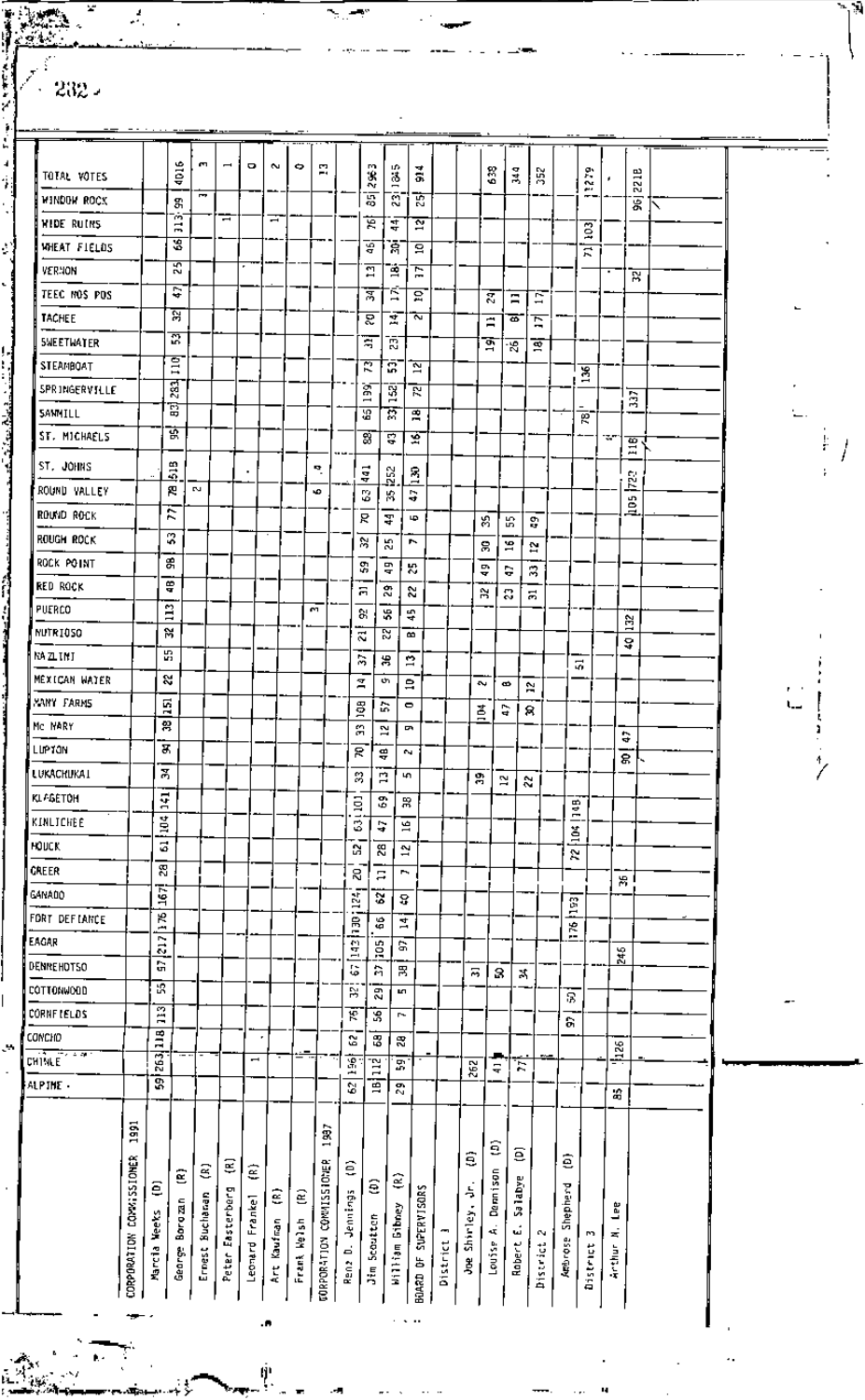|                              |                 |                    |                |                         |                |               |                      |                         |                  |        |                                | ζ÷,                     |                |                     |                         |                |                        |             |                       |                    |                                |          |         | ሩ∪₫ |  |
|------------------------------|-----------------|--------------------|----------------|-------------------------|----------------|---------------|----------------------|-------------------------|------------------|--------|--------------------------------|-------------------------|----------------|---------------------|-------------------------|----------------|------------------------|-------------|-----------------------|--------------------|--------------------------------|----------|---------|-----|--|
| TOTAL VOTES                  |                 |                    | ह्र            | Ŕ                       |                | g             | 293                  | ន្ទី                    | Ş,               |        | 1274                           | 5                       |                |                     | 76 I                    | ä,             |                        | 232 T       | $\tilde{\mathcal{E}}$ |                    | 3978                           |          |         |     |  |
| NINDOW ROCK SI               |                 |                    | ч<br>Š         | द्भ                     |                | ā             | ΣÏ                   | $\overline{ }$          | Ě                | N      | 冨                              | দ্ভ                     |                |                     | ত্ব                     | 魯              |                        | Ā           | ¥                     |                    | इ                              |          |         |     |  |
| MIDE RUINS<br>51             |                 | ✓                  | g              | Ξ                       |                | त्र           | Ŧ                    | m                       | Ξ                | Δ      | <b>Bat</b>                     | ਭ                       |                |                     | ञ्ज                     | Ś,             |                        | 81          | ់នេះ                  |                    | Ξ                              |          |         |     |  |
| WHEAT FIELDS SO              |                 | v                  | X              | ᅚ                       |                | Ŕ.            | ់ផ្                  | Ē                       | Ξ                |        | ङ्क                            | ক                       |                |                     | হ                       | ಜ              |                        | 18 I        | ভ্ল                   |                    | $\overline{\phantom{0}}$<br>Б. |          |         |     |  |
| VERNON LL                    |                 |                    | ≅              | Ξ.                      |                | 'n.           | 79.                  | ₩                       | 宮                |        | হ্ম                            | 覃                       |                |                     | ៊                       | ਨੋ             |                        | প           | 70                    |                    | র                              |          |         |     |  |
| TEEC HOS PDS 49              |                 | ୰                  | ত়             | 70                      |                | ত্ত           | 2                    | ੜ                       | ਨ                | Ĺ      | ु                              | ø.                      |                |                     | Ā                       | "¤.            |                        | Ţ           | Ñ                     |                    | ¥                              |          |         |     |  |
| TACIIEE                      |                 | ✓                  | ন              | $\overline{\mathbf{z}}$ |                | Ξ             | న్                   | T.                      | Ñ                | Υ      | ন্ন                            | ₹                       |                |                     | គ្ន                     | w<br>Æщ        |                        | ᅮ           | ੱੜ                    |                    | 贾                              |          |         |     |  |
| -18<br>SNEETWATER Y          | ν               |                    | মি             | ਠ                       |                | ធ             | ລ                    | $\overline{\mathbb{Z}}$ | ರ                | Δ      | ऊँ                             | ०                       |                | ಔ                   |                         | ៉ុ             |                        | 꾇           | ៉ុ                    |                    | ਫ਼                             |          |         |     |  |
| STEAMBOAT<br>حالجا           |                 | ↩                  | 77<br>$\Xi$    | Ä                       |                | Ţ             | ិទ្ធ                 | 75                      | Ŧ                | У      | ់ទី                            | ਬਾ                      |                |                     | হ                       | 긄              |                        | ¥           |                       |                    |                                |          |         |     |  |
| SPRINGERVILLE <sup>15</sup>  |                 |                    | 정              | ₹.                      |                | ই             | ই                    | r                       | জু               |        | g                              | 8                       |                | 160                 |                         | 76D)           |                        |             | ā<br>ड़               |                    | İÖŽ                            |          |         |     |  |
| SAMMILL                      |                 | ر                  | 窩              | ਬ                       |                | ់ឡ            | e.<br>់ភ្            | Ξ<br>Ā                  | 寶                | У      | ভূ                             | মু                      |                | জ                   |                         | ন্ন            | ਸ਼                     | Ã           | ন                     |                    | Z61:<br>喪                      |          |         |     |  |
| 45<br>ST. MICHAELS LYL       |                 | B                  | Ę              |                         |                | هي.           | W                    | .بي.<br>س               | Ŧ.               | J.     | ङ्क                            | ਵ                       |                | 로.                  |                         | 껎.             | সু                     |             |                       |                    |                                |          |         |     |  |
| ST. JOHNS $b +$              |                 |                    | 3              | 요.                      |                | त्र           | $\overline{3}$       | $\overline{a}$          | Ā                |        |                                |                         |                | हु                  |                         | w              |                        | ិទ្ធ<br>٦Ś  |                       |                    | PI                             |          |         |     |  |
| ROUND VALLEY 63              |                 | 듮                  | 중1             |                         |                | 51            | C                    | Ś                       | ۰.<br>ę          |        | $\overline{\mathbf{5}}$<br>ġ   | ਕ਼ੁ                     |                | e                   |                         | $\vec{r}$<br>¥ | 8.                     | हैं,        | Ē                     | 597                | 窗                              |          |         |     |  |
| ROUND ROCK                   |                 | ر،                 | ह<br>ज         |                         |                | 牌             | Ē.                   | $\mathbb{Z}^2$          | ਚ                | J      | R                              | é<br>99 N               | È.             | 쁳                   |                         |                |                        |             |                       |                    |                                |          |         |     |  |
| دن<br>ROUGH ROCK & 2         | v               | 3                  | $\overline{r}$ |                         |                | g             | Ŕ.                   | ᡜ                       | ळ                | 7      | ъ,                             | π                       |                |                     |                         | g<br>ত্ত       |                        | G.          | 3<br>索                |                    | ន្ល                            |          |         |     |  |
| ROCK POTAT<br>ч٨             | ↙               | इर                 | 등              |                         |                | श्ल           | 2.                   | నే                      | ਭੁ               | λ      | ड                              | Ξ                       |                | S.<br>下             |                         | ভ্ৰ            | ভ্ল                    | ន<br>꼶      |                       |                    | æ<br>द्व                       |          |         |     |  |
| RED ROCK                     |                 | 霓                  | 需              |                         |                | হ             | Þ.                   | ¢                       | Ñ                | У      | 륳                              | Ξ                       |                | ঽ                   |                         | g              |                        |             |                       |                    |                                |          |         |     |  |
| 40<br>PUERCO <sub>62</sub>   |                 | इ                  | ল্ল            |                         |                | इ             | T                    | 29                      | म्र              |        | 鬲                              | Ŧ                       |                | B.                  |                         |                | ত্ব<br>Ŧ.              | द<br>ই      |                       |                    | $\mathbf{B}$                   |          |         |     |  |
| NUTRIUSO $\mu_I$             |                 | r.<br>≅            | ≖              |                         |                | ,             | 2                    | Đ,                      | ळ                |        | 冨                              | ङ                       |                | ন্ন                 | Ñ                       | ਭੂ             |                        | £           |                       | E                  |                                |          |         |     |  |
| NAZINI.<br>39.               | مما             | 삆                  | ≖.             |                         | ÷,             |               | G                    | 5                       | $\Xi$            |        | S.                             | 욬                       |                |                     |                         | CO.            | Ŧ                      |             |                       | ੜ                  |                                |          |         |     |  |
| MEXICAN WATER 32             | ✓               | ন্ন                | 공구             |                         | ឨ              |               | చా                   | ≂                       | $\overline{r}$   | ℶ<br>2 | ভ্ৰ                            | ब                       |                | 嵩<br>ಠ್             | ᡜ                       | ч.             | æ.<br>ज                | -Я<br>Ξ     |                       | ø۲                 | w.                             |          |         |     |  |
| MANY FARMS<br>η1             | ✓               | ă                  |                |                         | Ŧ              |               | ë                    | 哥                       | ۰                | 7      | 冨                              | ۰                       |                | ল্ল                 | $\overline{\mathbf{z}}$ |                | ਲ                      | 耍           |                       | ⊣                  |                                |          |         |     |  |
| MC NARY LO                   |                 | ন্ন                | क.             |                         | m,             |               | $\tilde{\mathbf{u}}$ | 弯                       | ぁ                |        | $\overline{\phantom{0}}$<br>ਲ਼ | ᅗ                       |                | न्न'                | ন্ত                     |                | ្ព                     | ন্ন         |                       | Ş<br>⊣<br>ত্ন      |                                |          |         |     |  |
| I.UPTON<br>ᄮ                 |                 | इ                  | क−             |                         | ह              |               | Ŧ                    | ্ব                      | 2                |        | $\overline{\mathbf{a}}$        | $\overline{\mathbf{r}}$ |                | 贾                   | 5                       |                | ভ                      | 架           |                       |                    |                                |          |         |     |  |
| $\gamma$<br>LUXACHUKAT       | مممنا           | ₹                  | च              |                         | $\overline{z}$ |               | $\mathbb{S}$         | ſ                       | ¢                | Υ      | ৼ                              | Ψ                       |                | ਵੇਂ                 | É                       |                |                        | ह           |                       | ∾<br>ङ्ग           |                                |          |         |     |  |
| لجابو<br><b>KLAGETOH</b>     | Ú               | 물                  | 淸              |                         | Ñ              | 豪             |                      | Τŗ                      | Ā                | J<br>Σ | ¥                              | Ŕ.                      |                | 금                   | 哥                       |                | 25<br>T                |             |                       |                    |                                |          |         |     |  |
| KINL1CHEE                    | ✓               | ě                  | ₹              |                         | ड              | đ,            |                      | Ō                       | ៊ុ               | Σ      | g                              | Ξ                       |                | Ŕ,                  | Т,                      |                | Ŕ,                     | ់ឱ្យ<br>ত্ন |                       | $\frac{1}{4}$<br>ভ |                                |          |         |     |  |
| 33<br>HOUCK                  | لوب             | 5                  | Ξ              |                         | Ā              | 3             |                      | - 25                    | 급                | 7      | ā                              | क                       |                | ন্ত                 | ិដ្ឋ                    |                | র                      | 3           |                       | ढ                  |                                |          |         |     |  |
| 32<br>GREER 59               |                 | ν                  | क.             |                         | т,             | স্ত           |                      | ĸ                       | ъ,               |        | ন্ন                            | ᡵ                       |                | 꽋                   | Ĕ                       |                | 冨                      | ÷           |                       | Ŧ,                 |                                |          |         |     |  |
| GANADO                       | ✓               | $\frac{5}{2}$      | ç              |                         | $\overline{a}$ | 126           |                      | Ë                       | ৼ                | J      | Ē                              | 굙                       |                | K                   |                         |                | Ŗ                      |             |                       |                    |                                |          |         |     |  |
| 31<br>FORT DEFIANCE 30       | ✓               | 哥                  | Ē,             |                         | $\overline{5}$ | Ī             |                      | ់ទី                     | ਭ                | У      | 179                            | $\overline{\mathbf{a}}$ |                |                     | Š<br>ĸ                  |                | Ħ                      | 360         |                       | ¥                  |                                |          |         |     |  |
| EAGAR 58                     |                 | 25                 | Ā              |                         | ह              | 훧             | $\frac{44}{3}$       |                         | 5                |        | ষ্ট্ৰ                          | झ                       |                | $\overline{5}$      |                         |                |                        | per.<br>Ġ,  |                       | g                  |                                |          |         |     |  |
| DENNEHOTSO<br><sub>ን</sub> ባ | ممسا            | 돐                  | प्ल            |                         | Ŧ              | "†.           | ন্ন                  |                         | হু               |        | ğ                              | ន                       |                | $\overline{1}$<br>ड | Ē<br>g                  |                | ă<br>Ħ                 | ä,          |                       | ह<br>द्व           |                                |          |         |     |  |
| 28<br>COTTONWOOD             | سما             | S.                 | Ŧ              |                         | <u>្អ</u>      | 呂             | و:                   |                         | क                | J<br>7 | $\overline{\mathbb{R}}$        | ष                       |                | Ŕ,                  | Ā                       |                |                        | ਭ੍ਰ         |                       |                    |                                |          |         |     |  |
| CORNFIELDS 27                | ✓               | $^{12}$            | ক              |                         | Ŕ              | ā             | ā                    |                         | Ξ,               | 7      |                                | क्र                     |                | 吊                   |                         |                | S.<br>ছ                |             |                       | 8                  |                                |          |         |     |  |
| <b>CONCHO</b> 57             |                 | $\frac{1}{2}$      | W              |                         | Ê              | 雷             | 冨                    |                         | Τ                |        | $\frac{8}{1}$<br>Ã             | Ŕ,                      |                | Ŧ                   | 105                     |                |                        | ğ<br>ह      |                       | $\frac{8}{12}$     |                                |          |         |     |  |
| CILINEE                      | مما             | Ē                  | 펊              |                         | ă              | g             | Ţ                    | इ                       |                  | ↘      |                                | Ņ                       |                |                     | g                       |                | Ľ                      |             |                       | ğ                  |                                |          |         |     |  |
| $\perp \varphi$              |                 | ह                  | ≅              |                         | Ñ              | Ã             | Ë                    |                         | 15               |        | 389<br>K)                      | 冨                       |                | $\Xi$<br>ä          | 공<br>ত্ত                |                | $\overline{10}$<br>зă. | 361<br>K.   |                       | $\vec{z}$<br>Ė.    |                                |          |         |     |  |
| AI PINE 56                   |                 |                    | л.             | $\mathbf{r}$            |                |               |                      |                         |                  |        |                                |                         |                |                     |                         |                |                        |             |                       |                    |                                |          | -       |     |  |
|                              |                 |                    |                |                         | ۰.             | л.            | ×ц,                  |                         | ∸.               |        | æ.                             | æ                       | л,             | ъ.                  | -                       |                |                        | - 1         |                       | اد.                | ਵ                              | м.       | -       |     |  |
|                              |                 |                    |                |                         | €              |               |                      |                         |                  |        |                                | ε                       |                |                     |                         |                |                        |             |                       |                    |                                |          |         |     |  |
|                              |                 |                    |                |                         |                |               |                      |                         |                  |        |                                |                         |                |                     |                         |                |                        |             |                       |                    |                                |          |         |     |  |
|                              |                 | έ                  | E              |                         | kelleg         | 8             | මු                   |                         |                  |        | ê                              |                         |                |                     |                         |                |                        | ê           |                       | ê                  | CO. GRESS                      |          |         |     |  |
|                              |                 | Irda <sup>11</sup> | Slade          |                         | "Bill"         |               | Cherry               | ε                       |                  |        | Connol 1y                      | (Lanny) Hestover        | SUPERINTENDENT | ê                   | ŝ                       |                | €                      |             |                       |                    | š.                             |          | Ξ       |     |  |
|                              |                 |                    | ़              |                         |                | يوا           |                      |                         |                  |        |                                |                         |                |                     | Silva                   |                | Chave z                | Vazzie      |                       | Prentice           |                                |          |         |     |  |
|                              |                 |                    |                |                         | ω              | <b>Archur</b> | d,                   |                         |                  |        |                                |                         | SCHOOL         |                     | a.                      | RECORDER       | d.                     |             |                       |                    |                                | <b>u</b> | Jahnson |     |  |
|                              | COUNTY ATTORNEY | Stephen G.         | Lawrence       |                         | kilber         |               | Chester              | Morman Crosby           | COUNTY TREASURER |        | LaVere 0.                      | Orland K.               |                | Daniel Macrid       | <b>David</b>            |                | Hery                   | Cisie M.    |                       | ż,<br>Anna         | REPRESENTATIVE                 | District | ferb    |     |  |
|                              |                 |                    |                | SHERIFF                 |                | d             |                      |                         |                  |        |                                |                         | <b>COUNTY</b>  |                     |                         | <b>COUNTY</b>  |                        |             | COUNTY ASSESSOR       |                    | ¥)                             |          |         |     |  |
|                              |                 |                    |                |                         |                |               |                      |                         |                  |        |                                |                         |                |                     |                         |                |                        |             |                       |                    |                                |          |         |     |  |

 $\mathbf{L}$ 

 $\begin{bmatrix} \cr \cr \cr \end{bmatrix}$ 

 $\begin{bmatrix} \end{bmatrix}$ 

 $\begin{bmatrix} \phantom{-} \end{bmatrix}$ 

 $\begin{bmatrix} 1 \\ 2 \end{bmatrix}$ 

 $\cdot$  []

 $\mathbf{r}$ 

h<br>al

 $\bar{2}33$ 

į.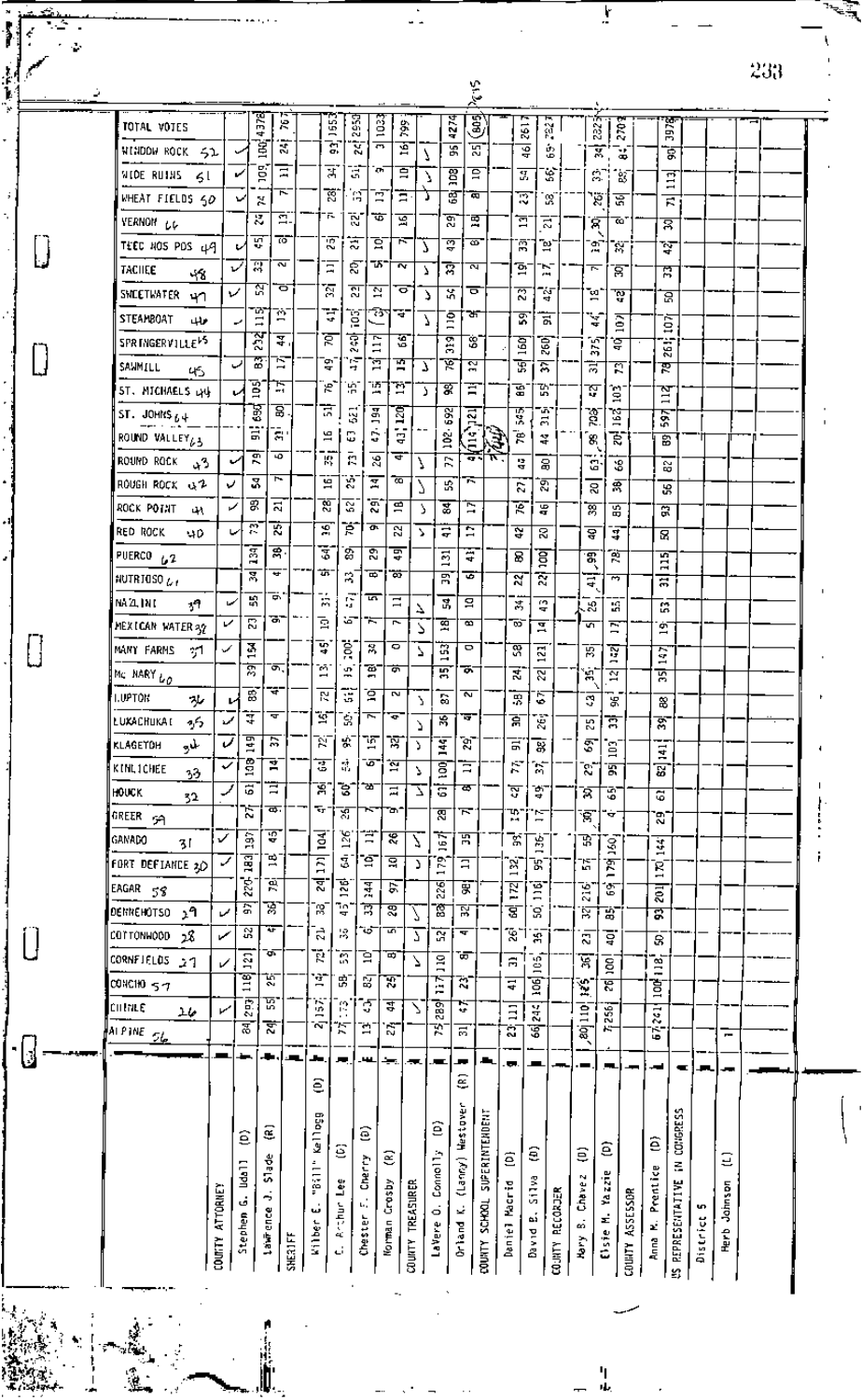|                      |                          |                          |         |                          |    |                          |                          |                                                                                                                                                                                                                                                       |                          |   |                             |          |                          |                      |                                   |        |                |      |           |   |  | $\frac{1}{2}$ |
|----------------------|--------------------------|--------------------------|---------|--------------------------|----|--------------------------|--------------------------|-------------------------------------------------------------------------------------------------------------------------------------------------------------------------------------------------------------------------------------------------------|--------------------------|---|-----------------------------|----------|--------------------------|----------------------|-----------------------------------|--------|----------------|------|-----------|---|--|---------------|
| 234                  |                          |                          |         |                          |    |                          |                          |                                                                                                                                                                                                                                                       |                          |   |                             |          |                          |                      |                                   |        |                |      |           |   |  |               |
| TOTAL VOTES          |                          |                          | $N + N$ |                          | ÷  | 4                        | £ч                       | e.                                                                                                                                                                                                                                                    | 4                        |   |                             | <b>N</b> | LД.                      |                      | 852                               |        |                | ÷    |           | S |  |               |
| MIHDOM ROCK          |                          |                          |         |                          |    |                          |                          |                                                                                                                                                                                                                                                       |                          |   |                             |          |                          |                      |                                   | 1164   |                |      |           |   |  |               |
| WIDE RUINS           |                          |                          |         |                          |    |                          |                          |                                                                                                                                                                                                                                                       |                          |   |                             | $\sim$   | $\overline{\phantom{a}}$ |                      |                                   |        |                |      |           |   |  |               |
| <b>WILEATE LELDS</b> |                          |                          |         |                          |    |                          |                          |                                                                                                                                                                                                                                                       |                          |   |                             |          |                          |                      |                                   |        |                |      |           |   |  |               |
| VERNON               |                          | $\blacksquare$           |         |                          | ŧ  |                          |                          |                                                                                                                                                                                                                                                       | $\overline{\phantom{0}}$ |   |                             |          |                          |                      |                                   |        |                |      |           |   |  |               |
| ZDH 20N DBET         |                          |                          |         |                          |    |                          |                          |                                                                                                                                                                                                                                                       |                          |   |                             |          |                          |                      | 鳥                                 | r.     |                |      |           |   |  |               |
| TACHEE               |                          |                          |         |                          |    |                          |                          |                                                                                                                                                                                                                                                       |                          |   |                             |          |                          |                      |                                   | u,     |                |      |           |   |  |               |
| <b>SWEETWATER</b>    |                          |                          |         |                          |    |                          |                          |                                                                                                                                                                                                                                                       |                          |   |                             |          |                          |                      |                                   |        |                |      |           |   |  |               |
| STEAMBOAT            |                          |                          |         |                          |    |                          |                          |                                                                                                                                                                                                                                                       |                          |   |                             |          |                          |                      |                                   |        |                |      |           |   |  |               |
| SPRINGERVILLE        |                          |                          |         |                          |    |                          |                          |                                                                                                                                                                                                                                                       |                          |   |                             |          |                          |                      |                                   |        |                |      |           |   |  |               |
| SAMMILL              |                          |                          |         |                          |    |                          |                          |                                                                                                                                                                                                                                                       |                          |   |                             |          |                          |                      | $\frac{6}{2}$                     | 。<br>恩 |                |      |           |   |  |               |
| ST. MICHAELS         |                          |                          |         |                          |    |                          | ÷                        |                                                                                                                                                                                                                                                       |                          |   |                             |          |                          |                      |                                   |        |                |      |           |   |  |               |
| ST. JOHNS            |                          | $\ddot{\phantom{1}}$     |         |                          |    |                          | ٠                        |                                                                                                                                                                                                                                                       |                          |   |                             |          |                          |                      | इ                                 | 꾧      |                |      |           |   |  |               |
| ROUND VALLEY         |                          |                          |         |                          |    |                          | Ş.                       |                                                                                                                                                                                                                                                       |                          |   |                             |          |                          |                      |                                   |        |                |      |           |   |  |               |
| ROUND ROCK           |                          |                          |         |                          |    |                          |                          |                                                                                                                                                                                                                                                       |                          |   |                             |          |                          |                      | s.                                | Ğ,     |                |      |           | ÷ |  |               |
| ROUGH ROCK           |                          |                          |         |                          |    |                          | ٠.                       |                                                                                                                                                                                                                                                       |                          |   |                             |          |                          |                      |                                   |        |                |      |           |   |  |               |
| ROCK POINT           |                          |                          |         |                          |    |                          |                          |                                                                                                                                                                                                                                                       |                          |   |                             |          |                          |                      |                                   |        |                |      |           |   |  |               |
| RED ROCK             |                          |                          |         |                          |    |                          |                          |                                                                                                                                                                                                                                                       |                          |   |                             |          |                          |                      |                                   |        |                |      |           |   |  |               |
| PUERCO               |                          |                          |         |                          |    |                          | I                        |                                                                                                                                                                                                                                                       |                          |   |                             |          |                          |                      |                                   |        |                |      |           |   |  |               |
| NUTRIOSO             |                          |                          |         |                          |    |                          |                          |                                                                                                                                                                                                                                                       |                          |   |                             |          |                          |                      | 3.                                | ¥,     |                |      |           |   |  |               |
| NAZL INT             |                          |                          |         |                          |    |                          |                          |                                                                                                                                                                                                                                                       |                          |   |                             |          |                          |                      | 2                                 | Z      |                |      |           |   |  |               |
| MEXICAN WATER        |                          |                          |         |                          |    |                          |                          |                                                                                                                                                                                                                                                       |                          |   |                             |          |                          |                      |                                   |        |                |      |           |   |  |               |
| MANY FARMS           |                          |                          |         |                          |    |                          |                          |                                                                                                                                                                                                                                                       |                          |   |                             |          |                          |                      |                                   |        |                |      |           |   |  |               |
| Mc HARY              |                          |                          |         |                          |    |                          |                          |                                                                                                                                                                                                                                                       |                          |   |                             |          |                          | S.                   |                                   |        |                |      |           |   |  |               |
| LUPTON               |                          |                          |         |                          |    |                          |                          |                                                                                                                                                                                                                                                       |                          |   |                             | m s      |                          | $\ddot{\phantom{1}}$ | $\overline{\mathbf{v}}_t$         |        |                |      |           |   |  |               |
| LUKACHUKAT           |                          |                          |         |                          |    |                          |                          |                                                                                                                                                                                                                                                       |                          |   |                             |          |                          |                      |                                   |        |                |      |           |   |  |               |
| KLAGETOII            |                          |                          |         |                          |    |                          |                          |                                                                                                                                                                                                                                                       |                          |   |                             |          |                          |                      |                                   |        |                |      |           |   |  |               |
| KINLICHEE            |                          |                          |         |                          |    |                          |                          |                                                                                                                                                                                                                                                       |                          |   |                             |          |                          |                      |                                   |        |                |      |           |   |  |               |
| HOUCK                |                          |                          |         |                          |    |                          |                          |                                                                                                                                                                                                                                                       |                          |   |                             | r.       |                          |                      |                                   |        |                |      |           |   |  |               |
| GREER                |                          |                          |         |                          |    |                          |                          |                                                                                                                                                                                                                                                       |                          |   |                             |          |                          | st.                  |                                   |        |                |      |           |   |  |               |
| GANADO               |                          |                          |         |                          |    |                          |                          |                                                                                                                                                                                                                                                       |                          |   |                             |          |                          |                      | $\overline{\phantom{a}}$          |        |                |      |           |   |  |               |
| FORT DEFIANCE        |                          | $\overline{\phantom{a}}$ | ſ       | $\overline{\phantom{a}}$ | ÷. | $\overline{\phantom{a}}$ | $\overline{\phantom{a}}$ | $\blacksquare$                                                                                                                                                                                                                                        |                          |   |                             |          |                          |                      |                                   |        |                |      |           |   |  |               |
| EAGAR                |                          | $\overline{\phantom{a}}$ |         | -                        | Z  | Ĩ.                       | ł                        | $\overline{\phantom{a}}$                                                                                                                                                                                                                              |                          |   |                             |          |                          |                      |                                   |        | $\sim$         |      | <b>DA</b> |   |  |               |
| DERNEHOT50           |                          |                          |         |                          |    |                          |                          |                                                                                                                                                                                                                                                       |                          |   |                             |          |                          | $\frac{1}{2}$        | $\mathbf{\underline{\mathbf{G}}}$ |        | $\sim$         |      | $\sim$    |   |  |               |
| CDTTONHOOD           |                          |                          |         |                          |    |                          |                          |                                                                                                                                                                                                                                                       |                          |   |                             |          |                          |                      |                                   |        |                |      |           |   |  |               |
| CORNETELDS           |                          |                          |         |                          |    |                          |                          |                                                                                                                                                                                                                                                       |                          |   |                             |          |                          |                      |                                   |        |                |      |           |   |  |               |
| CONCHOR OF LEADER    | $\overline{\phantom{a}}$ | тų.                      |         |                          | æ. | ابر                      | 一                        | لمنتقل                                                                                                                                                                                                                                                | ж.                       |   |                             | л.       | 94.                      |                      |                                   |        |                |      |           |   |  |               |
| <b>CHINLE</b>        |                          |                          |         |                          |    |                          |                          |                                                                                                                                                                                                                                                       |                          | œ | $\mathcal{L}_{\mathcal{L}}$ | е.       |                          | -ରେ                  | -\$9-                             | إياط   | ÷.             | وببر | . —       |   |  |               |
| <b>ALP INE</b>       |                          |                          |         | $\overline{\phantom{0}}$ |    |                          |                          | $\overline{ }$                                                                                                                                                                                                                                        |                          |   |                             |          |                          |                      |                                   |        | $\blacksquare$ |      |           |   |  |               |
|                      |                          |                          |         |                          |    |                          |                          |                                                                                                                                                                                                                                                       |                          |   |                             |          |                          | 2                    | G                                 |        |                |      | m,        |   |  |               |
|                      | ε                        |                          |         | а                        |    |                          |                          | PRSIDENTIAL ELECTORS (7)<br>North (1)<br>North Siser (1)<br>North Siser (1)<br>North Siser (1)<br>North Siser (1)<br>Kim Siser (1)<br>Kim Siser (1)<br>Suamme Kanarr (1)<br>Suamme Kanarr (1)<br>Suamme Kanarr (1)<br>The Burke W1 (8)<br>The Burke W |                          |   |                             | €        |                          |                      |                                   | S.     |                | 381  |           |   |  |               |
|                      |                          |                          |         |                          |    |                          |                          |                                                                                                                                                                                                                                                       |                          |   |                             |          |                          |                      |                                   |        |                |      |           |   |  |               |

湚

 $\overline{a}$ 

ż

€

Ņ

 $\frac{1}{2}$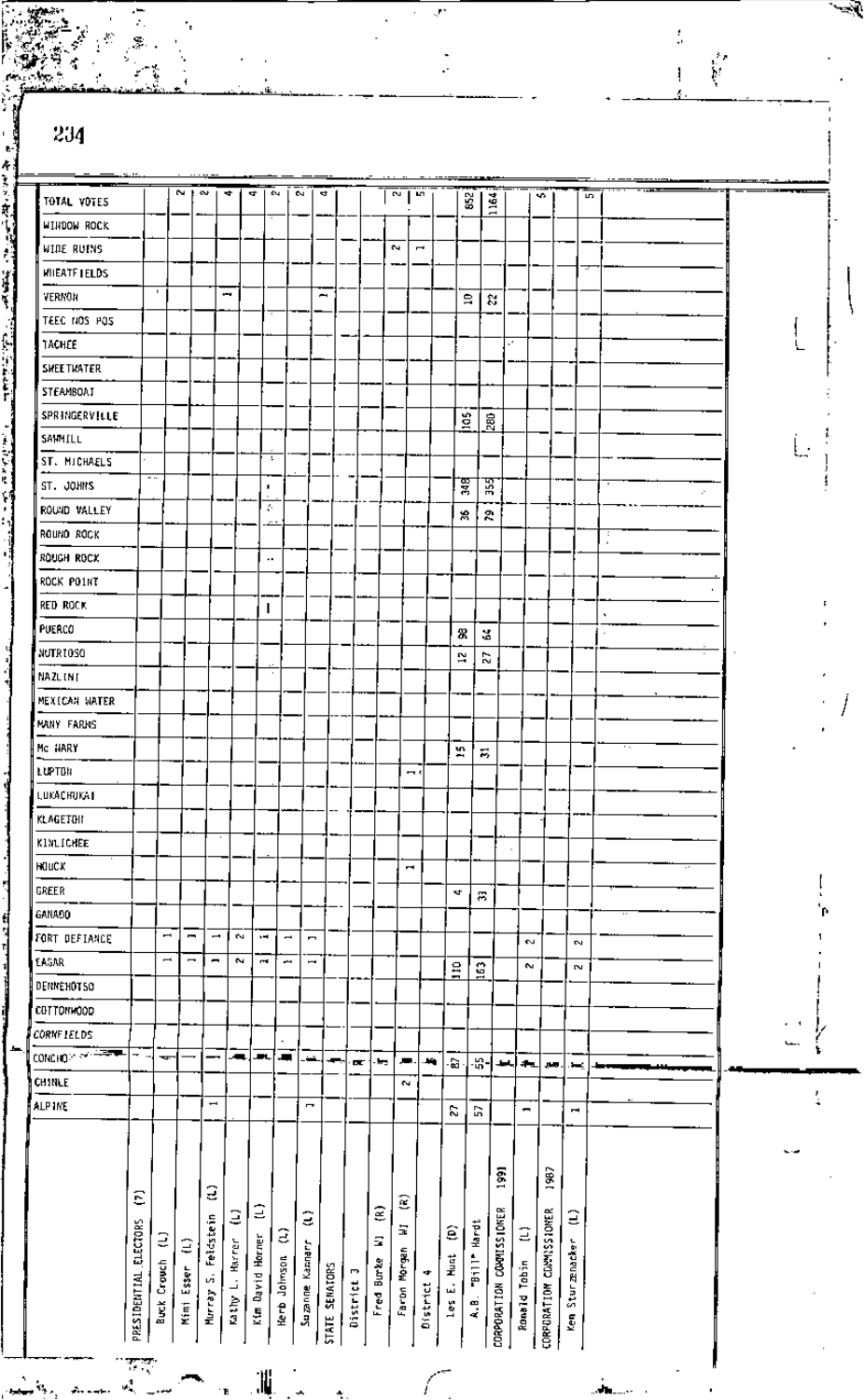|                           |                       |                                          | S,                                                             | 合                    |        | 128                        |              | ដឹ                                      | 210                       | g                            | <b>DU</b>                       |       | Ř                                                | ă.                                            | 5                                 | 8                                               |        | w<br>Ξ                            |       | 亶                    | ,                          |        | Å                      | S,                         |
|---------------------------|-----------------------|------------------------------------------|----------------------------------------------------------------|----------------------|--------|----------------------------|--------------|-----------------------------------------|---------------------------|------------------------------|---------------------------------|-------|--------------------------------------------------|-----------------------------------------------|-----------------------------------|-------------------------------------------------|--------|-----------------------------------|-------|----------------------|----------------------------|--------|------------------------|----------------------------|
| TOTAL VOTES               |                       |                                          |                                                                |                      |        |                            |              |                                         |                           |                              |                                 |       |                                                  |                                               |                                   |                                                 |        |                                   |       |                      |                            |        |                        |                            |
| WINDOW ROCK               |                       | ÷.<br>×¥.                                |                                                                |                      |        |                            |              |                                         |                           |                              |                                 |       |                                                  |                                               |                                   |                                                 |        |                                   |       |                      |                            |        |                        |                            |
| <b>WIDE RUINS</b>         |                       |                                          |                                                                |                      |        |                            |              |                                         |                           |                              |                                 |       |                                                  |                                               |                                   | $\blacksquare$                                  |        |                                   |       |                      |                            |        |                        |                            |
| WHEATFIELDS               |                       |                                          |                                                                |                      |        |                            |              |                                         |                           |                              |                                 |       |                                                  |                                               |                                   |                                                 |        | ٠,                                |       |                      |                            |        |                        |                            |
| VERHON                    |                       |                                          |                                                                |                      |        |                            |              |                                         |                           |                              |                                 |       |                                                  |                                               |                                   |                                                 |        |                                   |       |                      |                            |        |                        |                            |
| TEEC NOS POS              |                       |                                          |                                                                |                      |        |                            |              |                                         |                           |                              |                                 |       |                                                  |                                               |                                   |                                                 |        |                                   |       |                      |                            |        |                        |                            |
| <b>TACHEE</b>             |                       |                                          |                                                                |                      |        |                            |              |                                         |                           |                              |                                 |       |                                                  |                                               |                                   |                                                 |        |                                   |       |                      |                            |        |                        |                            |
| SWEETWATER                |                       |                                          |                                                                |                      |        |                            |              |                                         |                           |                              |                                 |       |                                                  |                                               |                                   |                                                 |        |                                   |       |                      |                            |        |                        |                            |
| <b>STEANSOAT</b>          |                       |                                          |                                                                |                      |        |                            |              |                                         |                           |                              |                                 |       |                                                  |                                               |                                   |                                                 |        |                                   |       |                      |                            |        |                        |                            |
| SPRINGERVILLE             |                       |                                          |                                                                |                      |        |                            |              |                                         |                           |                              |                                 |       |                                                  |                                               |                                   |                                                 |        |                                   |       |                      |                            |        |                        |                            |
| SAWMILL                   |                       |                                          |                                                                |                      |        |                            |              |                                         |                           |                              |                                 |       |                                                  |                                               |                                   |                                                 |        |                                   |       |                      |                            |        |                        |                            |
| ST. MICHAELS              |                       |                                          |                                                                |                      |        |                            |              |                                         |                           |                              |                                 |       |                                                  |                                               |                                   |                                                 |        |                                   |       | $\ddot{\phantom{a}}$ |                            |        |                        |                            |
| <b>ST. JOHNS</b>          |                       |                                          |                                                                |                      |        |                            |              |                                         |                           |                              |                                 |       |                                                  |                                               |                                   |                                                 |        |                                   |       |                      |                            |        |                        |                            |
| ROUND VALLEY              |                       |                                          |                                                                |                      |        |                            |              |                                         |                           |                              |                                 |       |                                                  |                                               |                                   |                                                 |        |                                   |       |                      |                            |        |                        |                            |
| Round Rock                |                       |                                          |                                                                |                      |        |                            |              |                                         |                           |                              |                                 |       |                                                  |                                               |                                   |                                                 |        |                                   |       |                      |                            |        |                        |                            |
| ROUGH ROCK                |                       |                                          |                                                                |                      |        |                            |              |                                         |                           |                              |                                 |       |                                                  |                                               |                                   |                                                 |        |                                   |       |                      |                            |        |                        |                            |
| ROCK POINT                |                       |                                          |                                                                |                      |        |                            |              |                                         |                           |                              |                                 |       |                                                  |                                               |                                   |                                                 |        |                                   |       |                      |                            |        |                        |                            |
| RED ROCK<br>المعب         |                       |                                          |                                                                |                      |        |                            |              |                                         |                           |                              |                                 |       |                                                  |                                               |                                   |                                                 |        |                                   |       |                      |                            |        |                        |                            |
| ø.<br>PUERCO              |                       | $\mathcal{M}_{\mathcal{S}}$              |                                                                |                      |        |                            |              |                                         |                           |                              |                                 |       |                                                  |                                               |                                   |                                                 |        |                                   |       |                      |                            |        | 兽                      | $\boldsymbol{z}$           |
| NUTRIOSO                  |                       | $\mathcal{L}^{\mathcal{F}}_{\mathbf{a}}$ |                                                                | $\cdot$              |        |                            |              |                                         |                           |                              |                                 |       |                                                  |                                               |                                   |                                                 |        |                                   |       |                      |                            |        |                        |                            |
| NAZLINI                   |                       |                                          |                                                                |                      |        |                            |              |                                         |                           |                              |                                 |       |                                                  |                                               |                                   |                                                 |        |                                   |       |                      |                            |        |                        |                            |
| MEXICAN WATER             |                       |                                          |                                                                |                      |        |                            |              |                                         |                           |                              |                                 |       |                                                  |                                               |                                   |                                                 |        |                                   |       |                      |                            |        |                        |                            |
| MANY FARMS                |                       |                                          |                                                                |                      |        |                            |              |                                         |                           |                              |                                 |       |                                                  |                                               |                                   |                                                 |        |                                   |       |                      |                            |        |                        |                            |
| Mc NARY                   |                       |                                          |                                                                |                      |        |                            |              |                                         |                           |                              |                                 |       |                                                  |                                               |                                   |                                                 |        |                                   |       |                      |                            |        |                        |                            |
| LUPTON                    |                       | ٠                                        |                                                                |                      |        |                            |              |                                         |                           |                              |                                 |       |                                                  |                                               |                                   |                                                 |        |                                   |       |                      |                            |        |                        |                            |
| LUKACHUKAI                |                       | άč                                       |                                                                |                      |        |                            |              |                                         |                           |                              |                                 |       |                                                  |                                               |                                   |                                                 |        |                                   |       |                      |                            |        |                        |                            |
| <b>KLAGETOH</b>           |                       |                                          |                                                                |                      |        |                            |              |                                         |                           |                              |                                 |       |                                                  |                                               |                                   |                                                 |        |                                   |       |                      |                            |        |                        |                            |
| KINLICHEE                 |                       | $\cdot$ .                                |                                                                |                      |        |                            |              |                                         |                           |                              |                                 |       |                                                  |                                               |                                   |                                                 |        | Ŧ                                 |       |                      |                            |        |                        |                            |
| HOUCK                     |                       |                                          |                                                                |                      |        |                            |              |                                         |                           |                              |                                 |       |                                                  |                                               |                                   |                                                 |        |                                   |       |                      |                            |        |                        |                            |
| GREER                     |                       | ٠                                        |                                                                |                      |        |                            |              |                                         |                           |                              |                                 |       |                                                  |                                               |                                   |                                                 |        |                                   |       | 웤                    | ×.                         |        |                        |                            |
| GANADO                    |                       |                                          |                                                                |                      |        |                            |              |                                         | $\cdot$ .                 |                              |                                 |       |                                                  |                                               |                                   |                                                 |        |                                   |       |                      |                            |        |                        |                            |
| FORT DEFIANCE             |                       |                                          |                                                                |                      |        |                            |              |                                         |                           |                              |                                 |       |                                                  |                                               |                                   |                                                 |        | ă.                                |       |                      |                            |        |                        |                            |
| EAGAR                     |                       |                                          |                                                                |                      |        |                            |              |                                         |                           |                              |                                 |       |                                                  |                                               |                                   |                                                 |        |                                   |       |                      |                            |        |                        |                            |
| DENNEHOT SO               |                       |                                          |                                                                |                      |        | $\mathbb{R}^N$             |              |                                         |                           |                              |                                 |       | $\frac{3}{2}$                                    | X                                             | å,                                | 8                                               |        |                                   |       |                      |                            |        |                        |                            |
| COTTONWOOD                |                       | $\blacksquare$                           |                                                                |                      |        | $\blacksquare$             |              |                                         |                           |                              |                                 |       |                                                  |                                               |                                   |                                                 |        |                                   |       |                      |                            |        |                        |                            |
| CORNFIELDS <sup>-32</sup> | <u>. п.</u>           | $\pmb{\cdot}$<br>貳                       | ж.                                                             | æ.                   | ÷.     | ÷,                         | -            | л.                                      | ▰                         | –.                           | л,                              |       |                                                  |                                               | $\overline{\phantom{a}}$          |                                                 |        |                                   |       |                      |                            |        |                        |                            |
| CONCHO                    |                       |                                          |                                                                |                      |        |                            |              |                                         |                           |                              |                                 | œ.    | л.                                               |                                               |                                   | ш,                                              | т,     | ь.                                | ш.    | щ.                   | ٠                          | 본      | ж,                     | <b>. The Second Second</b> |
| CHINLE                    |                       |                                          |                                                                |                      |        | $\frac{1}{2}$              |              |                                         |                           |                              | $\tilde{\phantom{a}}$           |       |                                                  |                                               |                                   |                                                 |        |                                   |       |                      |                            |        |                        |                            |
| <b>ALP THE</b>            |                       |                                          | \$                                                             | P.                   |        |                            |              | $\frac{216}{5}$                         | $\frac{210}{2}$           | $\frac{145}{2}$              |                                 |       |                                                  |                                               |                                   |                                                 |        |                                   |       |                      |                            |        |                        |                            |
|                           |                       |                                          |                                                                |                      |        |                            |              |                                         |                           |                              |                                 |       |                                                  |                                               |                                   |                                                 |        |                                   |       |                      |                            |        |                        |                            |
| 4<br>×,                   | PRECINCT COMMITTEENEM | Alpine                                   | €<br>$\blacksquare$<br>$\frac{1}{\sqrt{2}}$<br>Fite,<br>Robert | Ê<br>Ğ<br><br>Ernest | Concho | ÷<br>ê<br>Lupke<br>Suzanne | ۰.<br>Chinie | ê<br>Ellis<br>E,<br>Rande <sup>11</sup> | ŝ<br>Leonard "Lenny" Reed | ŝ<br>Smith<br>Christopher H. | ε<br>Ξ<br>Foley<br>ś<br>Roberta | Eagar | $\ddot{\phantom{a}}$<br>ê<br>Lester<br>Donald C. | €<br>Cordes<br>$\dot{\circ}$<br><b>Warren</b> | Ξ<br>Slade<br>$\vec{z}$<br>Jessie | Ξ<br><b>Hallians</b><br>$\frac{1}{2}$<br>Carole | Ganado | ê<br>Ξ<br>Belletto<br>зį<br>Peter | Green | Ξ<br>Elaine Goodwin  | ê<br>Z,<br>Tod<br>Janes V. | Puenco | ê<br>Grinsley<br>Dorma | ê<br>S<br>Gary HcDonald    |
|                           |                       |                                          |                                                                |                      |        | ń,                         |              |                                         |                           |                              |                                 |       |                                                  |                                               |                                   |                                                 |        |                                   |       |                      |                            |        |                        |                            |

Ŧ

l,

J.

 $\frac{1}{2}$ 

ة<br>فر

 $\frac{1}{2}$ 

 $\mathcal{L} = \sum_{i=1}^n \mathcal{L}_i = \sum_{i=1}^n \mathcal{L}_i$  , where  $\mathcal{L}_i = \sum_{i=1}^n \mathcal{L}_i$  ,  $\mathcal{L}_i = \sum_{i=1}^n \mathcal{L}_i = \sum_{i=1}^n \mathcal{L}_i = \sum_{i=1}^n \mathcal{L}_i = \sum_{i=1}^n \mathcal{L}_i = \sum_{i=1}^n \mathcal{L}_i = \sum_{i=1}^n \mathcal{L}_i = \sum_{i=1}^n \mathcal{L}_i = \sum_{i=1}^n \mathcal{$ 

<u>i I.a magin - filmi hama</u>

2010年1月

建立的现在分词

T.

. []

 $\begin{array}{c} \square \end{array}$ 

 $\begin{bmatrix} \end{bmatrix}$ 

 $\begin{array}{c} \square \end{array}$ 

 $\hfill \square$ 

بعقيم

 $235\,$ 

ļ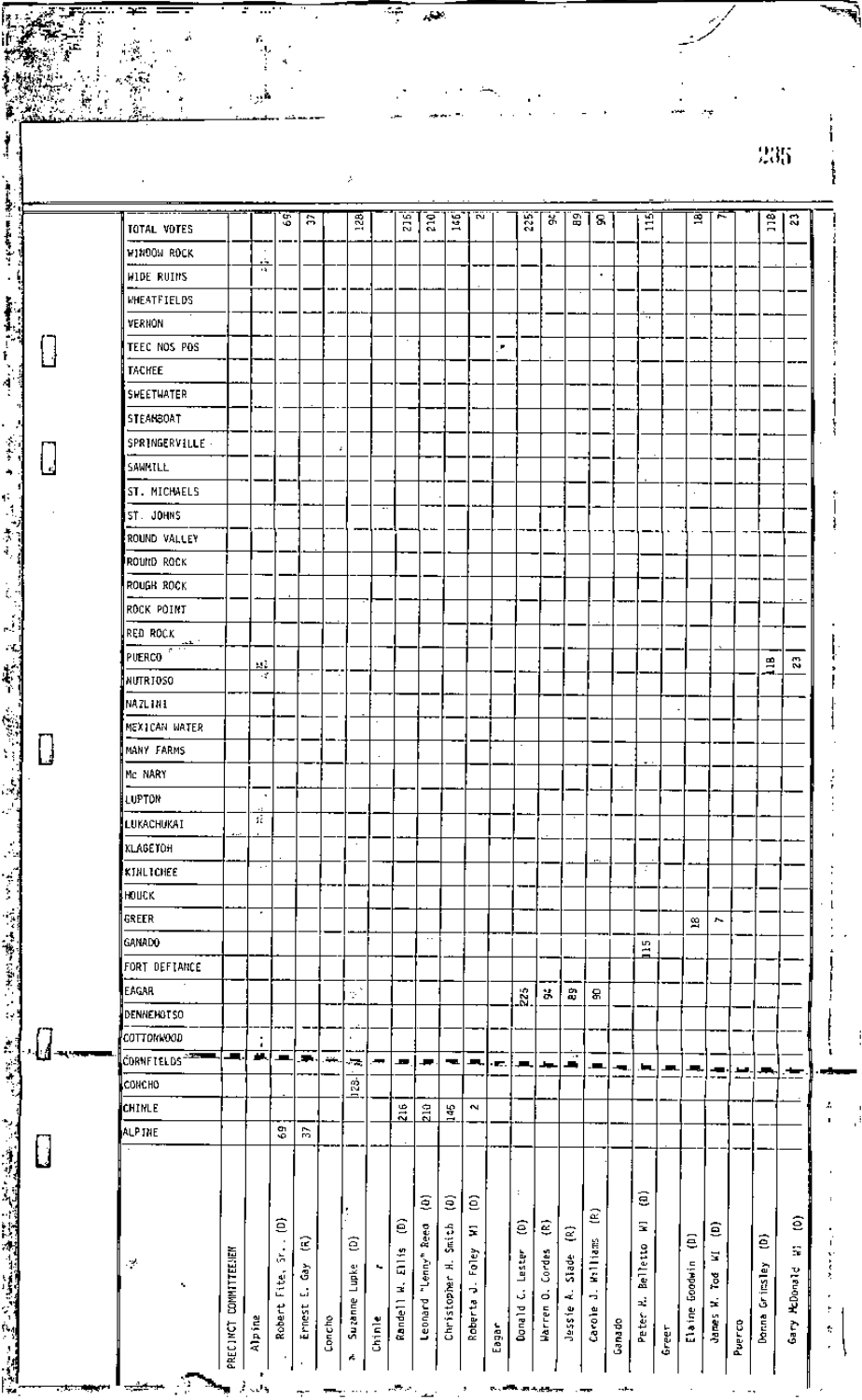| 236                |                        |                 |              |                  |                 |                              |                          |                          |                |                         |                        |                         |                |                |                  |                |                                |                      |                    |              |                          |                |                   |                   |                | للعثائقة س |          |
|--------------------|------------------------|-----------------|--------------|------------------|-----------------|------------------------------|--------------------------|--------------------------|----------------|-------------------------|------------------------|-------------------------|----------------|----------------|------------------|----------------|--------------------------------|----------------------|--------------------|--------------|--------------------------|----------------|-------------------|-------------------|----------------|------------|----------|
|                    |                        |                 |              | ă                | я               |                              | 쯫                        |                          | $\mathbf{z}^4$ |                         |                        |                         |                |                |                  |                |                                |                      |                    |              |                          |                |                   |                   |                |            |          |
| TOTAL VOTES        |                        |                 |              |                  |                 |                              |                          |                          |                | ភ្ន                     | $\overline{431}$       | Š,                      | $\frac{15}{4}$ | $\Xi$          | $\frac{3}{2}$    | $\Xi$          | 142                            | $\tilde{\mathbf{z}}$ |                    | ×,           | $\tilde{\mathbf{z}}$     | ន្ត            | r.                | \$                | 5              |            |          |
| <b>WINDOW ROCK</b> |                        |                 |              |                  |                 |                              |                          |                          |                |                         |                        |                         |                |                |                  |                |                                |                      |                    |              |                          |                |                   |                   |                |            |          |
| WIDE RUINS         |                        |                 |              |                  |                 |                              |                          |                          |                |                         |                        |                         |                |                |                  |                |                                |                      |                    |              |                          |                |                   |                   |                |            |          |
| <b>NHEATFIELDS</b> |                        |                 |              |                  |                 |                              |                          |                          |                |                         |                        |                         |                |                |                  |                |                                |                      |                    |              |                          |                |                   |                   |                |            |          |
| VERNON             |                        |                 |              |                  |                 |                              |                          |                          |                |                         |                        |                         |                |                |                  | Ξ.             |                                |                      |                    |              |                          |                |                   |                   |                |            |          |
| TEEC NOS POS       |                        |                 |              |                  |                 |                              |                          |                          |                |                         |                        |                         |                |                |                  |                |                                |                      |                    |              |                          |                |                   |                   |                |            |          |
| TACHEE             |                        |                 |              |                  |                 |                              |                          |                          |                |                         |                        |                         |                |                |                  |                |                                |                      |                    |              |                          |                |                   |                   |                |            | Ł.       |
| SHEETHATER         |                        |                 |              |                  |                 |                              |                          |                          |                |                         |                        |                         |                |                |                  |                |                                |                      |                    |              |                          |                |                   |                   |                |            |          |
| STEANBOAT          |                        |                 |              |                  |                 |                              |                          |                          |                |                         |                        |                         |                |                |                  |                |                                |                      |                    |              | ÷.                       |                |                   |                   |                |            |          |
| SPRINGERVILLE      |                        |                 |              |                  |                 |                              | $\blacksquare$           |                          |                |                         |                        |                         |                |                |                  |                |                                |                      |                    | য়           | 霞                        | ब्र            | 57                | υ                 | $\overline{5}$ |            |          |
| SAWMILL            |                        |                 |              |                  |                 |                              |                          |                          |                |                         |                        |                         |                |                |                  |                |                                |                      |                    |              |                          |                |                   |                   |                |            | Ú        |
| ST. MICHAELS       |                        |                 |              |                  |                 |                              |                          |                          |                |                         |                        |                         |                |                |                  |                |                                |                      |                    |              |                          |                |                   |                   |                |            |          |
| ST. JOHNS          |                        |                 |              |                  |                 |                              | ٠                        |                          | 32¢            | $\overline{\mathbf{a}}$ | $\overline{3}$         | $\overline{35}$         | $\frac{15}{4}$ | $\mathbf{L}^2$ | $\frac{34}{2}$   | $\Xi$          |                                |                      |                    |              |                          |                |                   |                   |                |            |          |
| ROUND VALLEY       |                        |                 |              | 凰                | 3               |                              |                          |                          |                |                         |                        |                         |                |                |                  |                | ¥                              | $\mathbf{z}$<br>τ    |                    |              |                          | ٠              |                   |                   |                |            |          |
| ROUND ROCK         |                        |                 |              |                  |                 |                              |                          |                          |                |                         |                        |                         |                |                |                  |                |                                |                      |                    |              |                          |                |                   |                   |                |            |          |
| ROUGH ROCK         |                        |                 |              |                  |                 |                              |                          |                          |                |                         |                        |                         |                |                |                  |                |                                |                      |                    |              |                          |                |                   |                   |                |            |          |
| ROCK POINT         |                        |                 |              |                  |                 |                              |                          |                          |                |                         |                        |                         |                |                |                  |                |                                |                      |                    |              |                          |                |                   |                   |                |            |          |
| RED ROCK           |                        |                 |              |                  |                 |                              |                          |                          |                |                         |                        |                         |                |                |                  |                |                                |                      |                    |              |                          |                |                   |                   |                |            |          |
| PUERCO             |                        |                 |              |                  |                 |                              |                          |                          |                |                         |                        |                         |                |                |                  |                |                                |                      |                    |              |                          |                |                   |                   |                |            |          |
| NUTR TOSO          |                        |                 |              |                  |                 |                              |                          |                          |                |                         |                        |                         |                |                |                  |                |                                |                      |                    |              |                          |                |                   |                   |                |            |          |
| NA ZLINI           |                        |                 |              |                  |                 |                              | Ľ,<br>$\cdot$ .          |                          |                |                         |                        |                         |                |                |                  |                |                                |                      |                    |              |                          |                |                   |                   |                |            |          |
| MEXICAN WATER      |                        |                 |              |                  |                 |                              |                          |                          |                |                         |                        |                         |                |                |                  |                | z                              |                      |                    |              |                          |                |                   |                   |                |            |          |
|                    |                        |                 |              |                  |                 |                              |                          |                          |                |                         |                        |                         |                |                |                  |                |                                |                      |                    |              |                          |                |                   |                   |                |            | ,        |
| MANY FARMS         |                        |                 |              |                  |                 |                              |                          |                          |                |                         |                        |                         |                |                |                  |                |                                |                      |                    |              |                          |                |                   |                   |                |            | $\omega$ |
| Mc NARY            |                        |                 |              |                  |                 |                              |                          |                          |                |                         |                        |                         |                |                |                  |                |                                |                      |                    |              |                          |                |                   |                   |                |            |          |
| <b>LUPTOM</b>      |                        |                 |              |                  |                 |                              |                          |                          |                |                         |                        |                         |                |                |                  |                |                                |                      |                    |              |                          |                |                   |                   |                |            |          |
| LUKACHUKA)         |                        |                 |              |                  |                 |                              |                          |                          |                |                         |                        |                         |                |                | ٠                |                |                                |                      |                    |              |                          |                |                   |                   |                |            |          |
| KLAGETOH           |                        |                 |              |                  |                 |                              |                          |                          |                |                         |                        |                         |                |                |                  |                |                                |                      |                    |              |                          |                |                   |                   |                |            |          |
| <b>KINLICHEE</b>   |                        |                 |              |                  |                 |                              |                          |                          |                |                         |                        |                         |                |                |                  |                |                                |                      |                    |              |                          |                |                   |                   |                |            |          |
| 110LCX             |                        |                 |              |                  |                 |                              |                          |                          |                |                         |                        |                         |                |                |                  |                |                                |                      |                    |              |                          |                |                   |                   |                |            |          |
| GREER              |                        |                 |              |                  |                 |                              |                          |                          |                |                         |                        |                         |                |                |                  |                |                                |                      |                    |              |                          |                |                   |                   |                |            |          |
| GANADO             |                        |                 |              |                  |                 |                              |                          |                          |                |                         |                        |                         |                |                |                  |                |                                |                      |                    |              |                          |                |                   |                   |                |            |          |
| FORT DEFIANCE      |                        |                 |              |                  |                 |                              |                          |                          |                |                         |                        |                         |                |                |                  |                |                                |                      |                    |              |                          |                |                   |                   |                |            |          |
| EACAR              |                        |                 |              |                  |                 |                              |                          |                          |                | ٠                       |                        |                         |                |                |                  |                |                                |                      |                    |              |                          |                |                   |                   |                |            |          |
| <b>DENNEHOTSO</b>  |                        |                 |              |                  |                 |                              | $\blacksquare$           |                          |                |                         |                        |                         |                |                |                  |                |                                |                      |                    |              |                          |                |                   |                   |                |            |          |
| COTTONWOOD         |                        |                 |              |                  |                 |                              |                          |                          | ⊸              | —                       | A.                     | ⇁                       | - -            | --             |                  |                |                                |                      |                    | - --         | $\overline{\phantom{a}}$ |                |                   |                   |                |            |          |
| <b>CORNETELOS</b>  |                        |                 |              |                  |                 |                              |                          |                          |                |                         |                        |                         |                |                |                  |                |                                |                      |                    |              |                          |                |                   |                   |                |            | u -      |
| CONCHO             |                        |                 |              |                  |                 |                              |                          |                          |                |                         |                        |                         |                |                |                  |                |                                |                      |                    |              |                          |                |                   |                   |                |            |          |
| CHINLE             |                        |                 |              |                  |                 |                              |                          |                          |                |                         |                        |                         |                |                |                  |                |                                |                      |                    |              |                          |                |                   |                   |                |            |          |
| ALPINE             |                        |                 |              |                  |                 |                              |                          |                          |                |                         |                        |                         |                |                |                  |                |                                |                      |                    |              |                          |                |                   |                   |                |            |          |
|                    |                        |                 |              |                  |                 |                              |                          |                          |                |                         |                        |                         |                |                |                  |                |                                |                      |                    |              |                          |                |                   |                   |                |            |          |
|                    | COMMITTEEMEN CONTINUED |                 | Ξ<br>Gibbons | ē                |                 | ê<br>Rogers<br>$\mathcal{L}$ |                          | ê<br>Brown<br>40.<br>40. | €<br>Втожп     | $\frac{1}{2}$           | €<br>Michael T. Mineer | ε<br>Amado "Sonay" Pena | ε<br>Ashton    | ε              | Ξ                | ŝ<br>Patterson | Ê<br>Richey                    |                      | έ<br>Ξ<br>Colter   | ε<br>Gaindon | ĝ                        | ε              | ĝ                 | ε                 |                |            |          |
|                    | PRECINCT               | Valley<br>Raund | Ę<br>Mary    | Myrna Mall<br>۰, | <b>Nutrioso</b> | Richard                      | Johns<br>$\vec{s}$<br>h. | Barbara                  | 4<br>David     | Arlo Lee                |                        |                         | ÷,<br>Denis    | Jack Gibbons   | Richard Goesling | Ruch U.        | $\dot{\mathbf{o}}$<br>Doneen I | Springerville        | Don $\mathbf{g}$ . | Mariel       | Leo Gibbons              | Kerry Joy Dean | Gillespie<br>Anna | Leonard Robertson |                |            |          |

Τ

in<br>S

 $\dot{\mathbb{A}}$